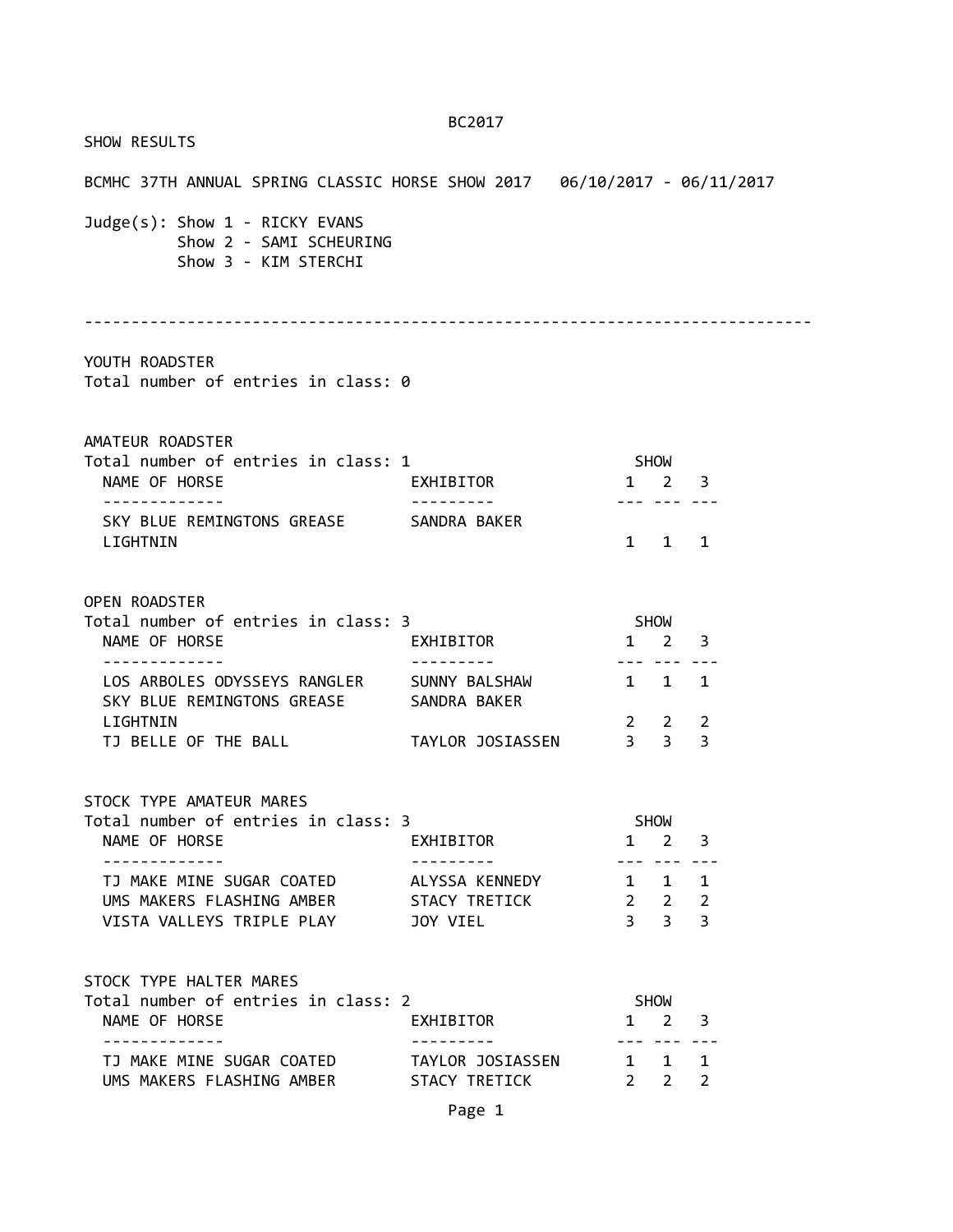| NOVICE HALTER MARES<br>Total number of entries in class: 0                                                                                |                                   |                             |                                                             |                   |
|-------------------------------------------------------------------------------------------------------------------------------------------|-----------------------------------|-----------------------------|-------------------------------------------------------------|-------------------|
| AMATEUR OWNED TRAINED EXHIBITED MARES<br>Total number of entries in class: 1<br>NAME OF HORSE                                             | EXHIBITOR                         | $1 \quad 2 \quad 3$         | SHOW                                                        |                   |
| DVM PASOS ANIMATED ELEGANCE BARBARA KAHL                                                                                                  |                                   | $1 \quad 1 \quad 1$         | --- --- ---                                                 |                   |
| AMATEUR MARES LEVEL 1<br>Total number of entries in class: 4<br>NAME OF HORSE                                                             | EXHIBITOR                         | $1 \quad 2 \quad 3$         | SHOW                                                        |                   |
| CARRIAGE COURT ITS ALL ABOUT SCOTT REMPEL<br>ME<br>DVM PASOS ANIMATED ELEGANCE BARBARA KAHL<br>BA B OS ANDROMEDA BY ENDEAVOR VICKI SCHULZ | ---------                         |                             | $2 \t2 \t3$<br>$3 \qquad 4 \qquad 2$<br>$4 \quad 3 \quad 4$ |                   |
| AMATEUR MARES LEVEL 2<br>Total number of entries in class: 2<br>NAME OF HORSE                                                             | EXHIBITOR                         | SHOW<br>$1 \quad 2 \quad 3$ |                                                             |                   |
| LOMBARDS CANADIAN ALACADEBRA JOAN CUNNINGHAM<br>QUAIL RUNS KISS ME IN THE RAIN LOUELLEN REMPEL 2 1 1                                      |                                   | $1 \quad 2 \quad 2$         | --- --- --                                                  |                   |
| SENIOR MARES 28" & UNDER<br>Total number of entries in class: 0                                                                           |                                   |                             |                                                             |                   |
| SENIOR MARES OVER 28" TO 30"<br>Total number of entries in class: 0                                                                       |                                   |                             |                                                             |                   |
| SENIOR MARES OVER 30" TO 32"<br>Total number of entries in class: 3<br>NAME OF HORSE                                                      | EXHIBITOR                         |                             | SHOW<br>$1 \t2 \t3$                                         |                   |
| SILVER BIRCHS SHES SO FINE<br>TJ BELLE OF THE BALL<br>VISTA VALLEYS WINGS OF GLORY SANDRA BAKER                                           | LENA MCMURTRY<br>TAYLOR JOSIASSEN |                             | 1 1<br>$2 \quad 2 \quad 2$<br>$3 \overline{3}$              | $\mathbf{1}$<br>3 |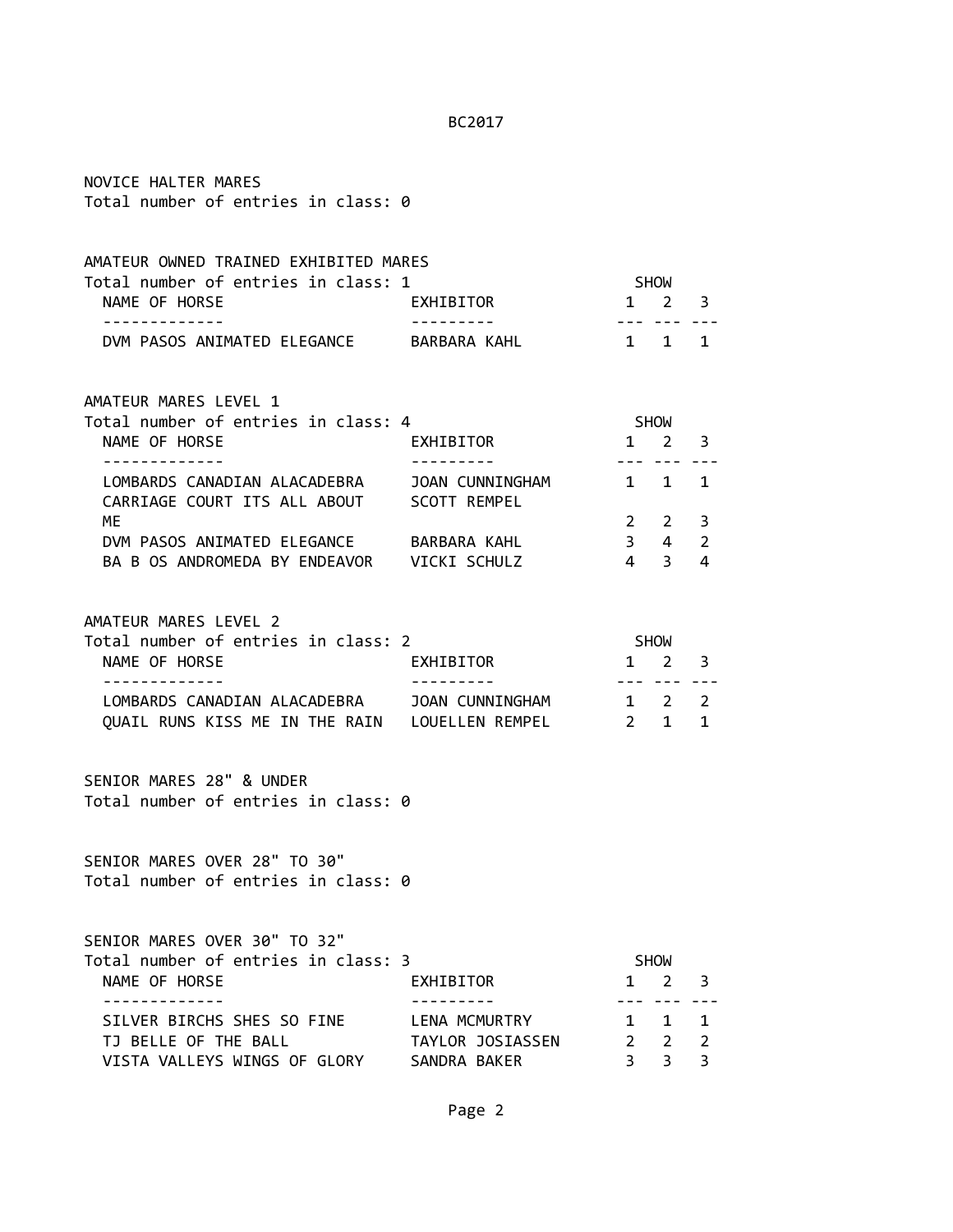| SENIOR MARES OVER 32" TO 34"                                                                |                 |                |                                    |                |
|---------------------------------------------------------------------------------------------|-----------------|----------------|------------------------------------|----------------|
| Total number of entries in class: 4                                                         |                 |                | <b>SHOW</b>                        |                |
| NAME OF HORSE                                                                               | EXHIBITOR       | ---            | $1 \quad 2$                        | 3              |
| LOMBARDS CANADIAN ALACADEBRA                                                                | JOAN CUNNINGHAM |                | 1 1                                | 1              |
| QUAIL RUNS KISS ME IN THE RAIN LOUELLEN REMPEL<br>CARRIAGE COURT ITS ALL ABOUT SCOTT REMPEL |                 | $2 \t2$        |                                    | $\overline{2}$ |
| МE                                                                                          |                 | 3 <sup>7</sup> | $3^{\circ}$                        | 3              |
| BA B OS ANDROMEDA BY ENDEAVOR VICKI SCHULZ                                                  |                 | 4 4            |                                    | 4              |
| GRAND CHAMPION & RESERVE SENIOR MARE                                                        |                 |                |                                    |                |
|                                                                                             |                 |                | SHOW                               |                |
| NAME OF HORSE<br>. <u>.</u>                                                                 |                 |                | $1 \quad 2$<br>--- --- ---         | 3              |
| LOMBARDS CANADIAN ALACADEBRA                                                                |                 |                | G R G                              |                |
| OUAIL RUNS KISS ME IN THE RAIN                                                              |                 | $R$ $R$        |                                    |                |
| SILVER BIRCHS SHES SO FINE                                                                  |                 |                | G                                  |                |
| ADULT SHOWMANSHIP                                                                           |                 |                |                                    |                |
| Total number of entries in class: 1                                                         |                 | SHOW           |                                    |                |
| NAME OF HORSE<br>-------------                                                              | EXHIBITOR       |                | $1 \quad 2 \quad 3$<br>--- --- --- |                |
| VISTA VALLEYS TRIPLE PLAY                                                                   | JOY VIEL        |                | $1 \quad 1$                        | 1              |
| AMATEUR SHOWMANSHIP                                                                         |                 |                |                                    |                |
| Total number of entries in class: 3                                                         |                 |                | <b>SHOW</b>                        |                |
| NAME OF HORSE                                                                               | EXHIBITOR       |                | $1 \quad 2$                        | 3              |
| TJ INFERNO MARTINI                                                                          | TERRI BROWN     | --- ---        | $1 \quad 1$                        | 2              |
| TJ MAKE MINE SUGAR COATED ALYSSA KENNEDY                                                    |                 |                | $2 \quad 2$                        | 1              |
| VISTA VALLEYS TRIPLE PLAY                                                                   | JOY VIEL        |                | $3 \quad 3$                        | 3              |
| YOUTH SHOWMANSHIP 7 & UNDER                                                                 |                 |                |                                    |                |
| Total number of entries in class: 1                                                         |                 |                | SHOW                               |                |
| NAME OF HORSE<br>. <u>_ _ _ _ _ _ _ _ _ _</u> _                                             | EXHIBITOR       |                | $1 \quad 2$                        | 3              |
| SAXON MOUNT JAMAICAN GIRL                                                                   | EMILY BRADBURY  |                | $1 \quad 1 \quad 1$                |                |
| YOUTH SHOWMANSHIP 8 - 12                                                                    |                 |                |                                    |                |
| Total number of entries in class: 3                                                         |                 |                | SHOW                               |                |
| NAME OF HORSE                                                                               | EXHIBITOR       |                | $1 \quad 2$                        | 3              |
|                                                                                             |                 |                |                                    |                |

Page 3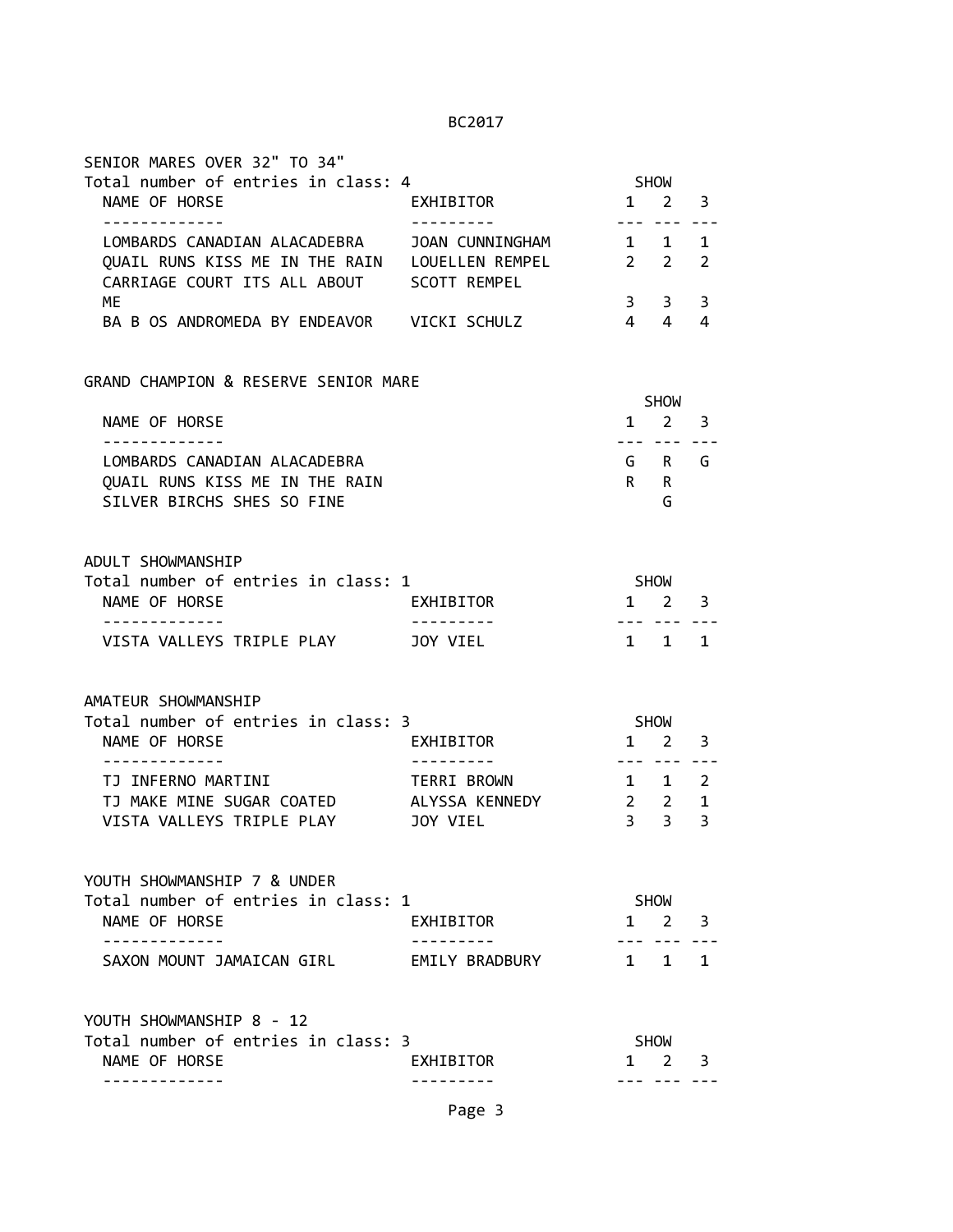|                                                                                                                                                                   |                             |                                                                        |                                                                                | $\mathbf 1$<br>$\overline{2}$<br>$\overline{3}$ |
|-------------------------------------------------------------------------------------------------------------------------------------------------------------------|-----------------------------|------------------------------------------------------------------------|--------------------------------------------------------------------------------|-------------------------------------------------|
| YOUTH SHOWMANSHIP 13 - 18<br>Total number of entries in class: 4<br>NAME OF HORSE                                                                                 | EXHIBITOR                   | SHOW<br>$1 \quad 2 \quad 3$                                            |                                                                                |                                                 |
| CENTURY FARMS QUAZAR                   SUNNY BALSHAW<br>SAN SUJOS MIDNIGHT BUTERO            LENA MCMURTRY<br>SCOTT CREEK JACKSON VON EMMA KONONOWICZ             |                             | $2\quad 2$                                                             | --- ----<br>$1 \quad 1 \quad 1$                                                | 2                                               |
| <b>MONARCH</b><br>MISTY RIVER TEQUILA SUNSET GRACE HEBERT                                                                                                         |                             | $4 \quad 4$                                                            | $3 \overline{\smash)3}$                                                        | 3<br>4                                          |
| AMATEUR CLASSIC PLEASURE DRIVING LEVEL 1<br>Total number of entries in class: 4<br>NAME OF HORSE                                                                  | EXHIBITOR                   | $1 \quad 2$                                                            | SHOW                                                                           | 3                                               |
| .<br>TJ MAKE MINE SUGAR COATED ALYSSA KENNEDY 1 4 1<br>TJ INFERNO MARTINI<br>SUNNYVALES PS I LUV U BOBBY VICKI SCHULZ<br>VISTA VALLEYS TRIPLE PLAY <b>100 USE</b> | <b>TERRI BROWN</b>          | $\begin{array}{ccc} 2 & 2 & 3 \\ 3 & 3 & 4 \end{array}$<br>$4 \quad 1$ | --- --- ---                                                                    | $\overline{2}$                                  |
| AMATEUR CLASSIC PLEASURE DRIVING LEVEL 2<br>Total number of entries in class: 0                                                                                   |                             |                                                                        |                                                                                |                                                 |
| YOUTH CLASSIC PLEASURE DRIVING 12 & UNDER<br>Total number of entries in class: 4<br>NAME OF HORSE                                                                 | EXHIBITOR                   | $1 \quad 2$                                                            | SHOW                                                                           | 3                                               |
| -------------<br>SUNNYVALE DEALERS HIGH ROLLER SARAH BALFOUR<br>SUNNYVALES PS I LUV U BOBBY ELIZABETH SCHULZ<br>SAXON MOUNT JAMAICAN GIRL                         | ---------<br>EMILY BRADBURY | $1 \quad$<br>$\overline{2}$                                            | --- --- ---<br>$\mathbf{1}$<br>$\overline{2}$<br>$\overline{3}$ $\overline{3}$ | 1<br>$\overline{2}$<br>3                        |
| YOUTH CLASSIC PLEASURE DRIVING 13-18<br>Total number of entries in class: 2                                                                                       |                             |                                                                        | <b>SHOW</b>                                                                    |                                                 |
| NAME OF HORSE<br>-----------<br>SUNNYVALE DEALERS HIGH ROLLER SUNNY BALSHAW                                                                                       | EXHIBITOR                   | 1                                                                      | 2<br><br>$1 \quad 2$                                                           | 3<br>1                                          |
| SAN SUJOS MIDNIGHT BUTERO LENA MCMURTRY                                                                                                                           |                             | $2^{\circ}$                                                            | $1 \quad$                                                                      | $\overline{2}$                                  |

AMATEUR OWNED TRAINED EXHIBITED SINGLE PLEASURE DRIVING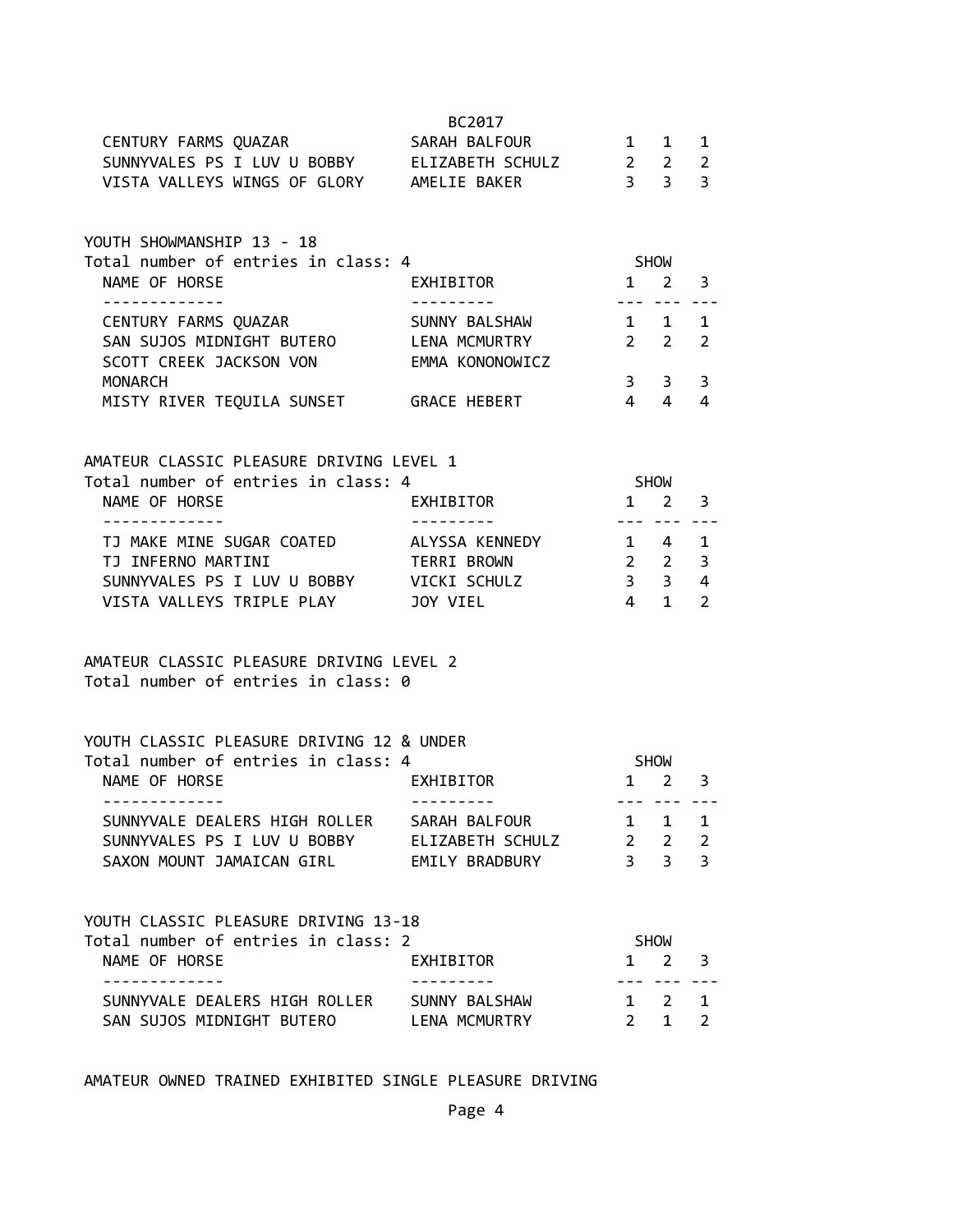| BC2017                                                                                                                                                  |                        |                                                                  |  |  |  |
|---------------------------------------------------------------------------------------------------------------------------------------------------------|------------------------|------------------------------------------------------------------|--|--|--|
| Total number of entries in class: 0                                                                                                                     |                        |                                                                  |  |  |  |
| AMATEUR SINGLE PLEASURE DRIVING LEVEL 1<br>Total number of entries in class: 0                                                                          |                        |                                                                  |  |  |  |
| AMATEUR SINGLE PLEASURE DRIVING LEVEL 2                                                                                                                 |                        |                                                                  |  |  |  |
| Total number of entries in class: 1                                                                                                                     |                        | SHOW                                                             |  |  |  |
| NAME OF HORSE                                                                                                                                           | EXHIBITOR              | $1 \quad 2 \quad 3$                                              |  |  |  |
| QUAIL RUNS KISS ME IN THE RAIN LOUELLEN REMPEL 1 1 1                                                                                                    |                        |                                                                  |  |  |  |
| FUTURITY 3 & 4 YEAR OLD PLEASURE DRIVING                                                                                                                |                        |                                                                  |  |  |  |
| Total number of entries in class: 3<br>NAME OF HORSE                                                                                                    | EXHIBITOR              | <b>SHOW</b><br>$1 \quad 2$<br>$\overline{\mathbf{3}}$            |  |  |  |
| . _ _ _ _ _ _ _ _ _ _ _                                                                                                                                 |                        | <u>--- --- --</u>                                                |  |  |  |
| TJ ICE ON FIRE                                                                                                                                          | TAYLOR JOSIASSEN 1 1 1 |                                                                  |  |  |  |
| LOMBARDS CANADIAN ALACAZINO LENA MCMURTRY<br>TJ INFERNO MARTINI                                                                                         | TERRI BROWN            | $2\quad 2$<br>$\overline{2}$<br>3 <sup>3</sup><br>$\overline{3}$ |  |  |  |
| GENTLEMENS SINGLE PLEASURE DRIVING<br>Total number of entries in class: 0<br>GENTLEMENS CLASSIC PLEASURE DRIVING<br>Total number of entries in class: 0 |                        |                                                                  |  |  |  |
| LADIES CLASSIC PLEASURE DRIVING<br>Total number of entries in class: 3                                                                                  |                        | <b>SHOW</b>                                                      |  |  |  |
| NAME OF HORSE                                                                                                                                           | EXHIBITOR              | $1 \quad 2$<br>3                                                 |  |  |  |
| TJ MAKE MINE SUGAR COATED                                                                                                                               | TAYLOR JOSIASSEN       | 1 1 1                                                            |  |  |  |
| VISTA VALLEYS TRIPLE PLAY BEV PEARSON<br>SUNNYVALES PS I LUV U BOBBY VICKI SCHULZ                                                                       |                        | $\begin{array}{cccc} 2 & 2 & 2 \\ 3 & 3 & 3 \end{array}$         |  |  |  |
|                                                                                                                                                         |                        |                                                                  |  |  |  |
| LADIES SINGLE PLEASURE DRIVING<br>Total number of entries in class: 1                                                                                   |                        | SHOW                                                             |  |  |  |
| NAME OF HORSE                                                                                                                                           | EXHIBITOR              | $1 \quad 2$<br>3                                                 |  |  |  |
| QUAIL RUNS KISS ME IN THE RAIN LOUELLEN REMPEL                                                                                                          |                        | 1 1 1                                                            |  |  |  |
|                                                                                                                                                         |                        |                                                                  |  |  |  |

NOVICE HORSE PLEASURE DRIVING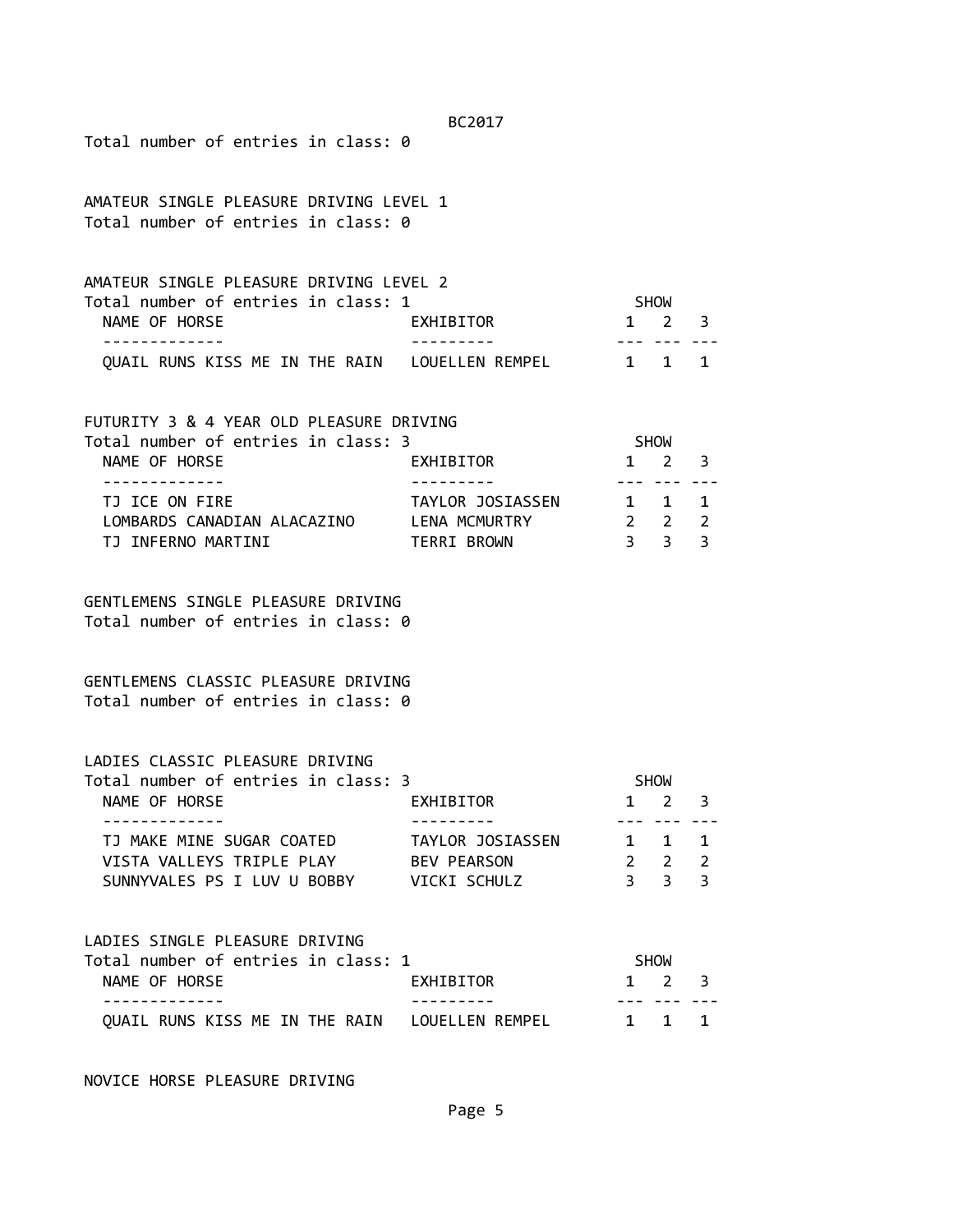| Total number of entries in class: 0                                                                          | BC2017        |                        |                            |                     |
|--------------------------------------------------------------------------------------------------------------|---------------|------------------------|----------------------------|---------------------|
| PLEASURE DRIVING ALL TYPES NOVICE HANDLER<br>Total number of entries in class: 0                             |               |                        |                            |                     |
| YEARLING MARES FUTURITY<br>Total number of entries in class: 2<br>NAME OF HORSE<br>-----------               | EXHIBITOR     | SHOW                   | 1 2                        | 3                   |
| SAN SUJOS SHES GOT STYLE                                                                                     | LENA MCMURTRY |                        | 1 1 2                      | 1                   |
| TWO YEAR OLD FUTURITY MARES<br>Total number of entries in class: 2<br>NAME OF HORSE                          | EXHIBITOR     | SHOW                   | $1 \quad 2 \quad 3$        |                     |
| WELLINGTON A RIEL DESIRE JOAN CUNNINGHAM<br>SAN SUJOS MIDNIGHT ECLIPSE LENA MCMURTRY                         |               | $1 \quad 1$<br>$2 \t2$ | <u>--- --- ---</u>         | $\overline{2}$<br>1 |
| YOUTH STOCK TYPE MARES<br>Total number of entries in class: 0                                                |               |                        |                            |                     |
| YOUTH 7 & UNDER EXHIBITING MARE<br>Total number of entries in class: 1<br>NAME OF HORSE                      | EXHIBITOR     | SHOW<br>1 2 3          |                            |                     |
| .<br>SAXON MOUNT JAMAICAN GIRL EMILY BRADBURY                                                                |               |                        | 1 1 1                      |                     |
| YOUTH 8-12 EXHIBITING MARE<br>Total number of entries in class: 2<br>NAME OF HORSE                           | EXHIBITOR     |                        | <b>SHOW</b><br>$1 \quad 2$ | 3                   |
| -------------<br>BA B OS ANDROMEDA BY ENDEAVOR ELIZABETH SCHULZ<br>VISTA VALLEYS WINGS OF GLORY AMELIE BAKER | ---------     |                        | $1 \quad 1$<br>$2 \quad 2$ | 1<br>$\overline{2}$ |
| YOUTH 13 & OLDER EXHIBITING MARE<br>Total number of entries in class: 3<br>NAME OF HORSE                     | EXHIBITOR     |                        | <b>SHOW</b><br>1 2         | 3                   |
| -----------<br>SAN SUJOS SHES GOT STYLE LENA MCMURTRY<br>KARLENAS CHOCOLATE DAKOTA BLUE GRACE HEBERT         |               | $2^{\sim}$             | .<br>1 1 1<br>$2^{\circ}$  | $\overline{2}$      |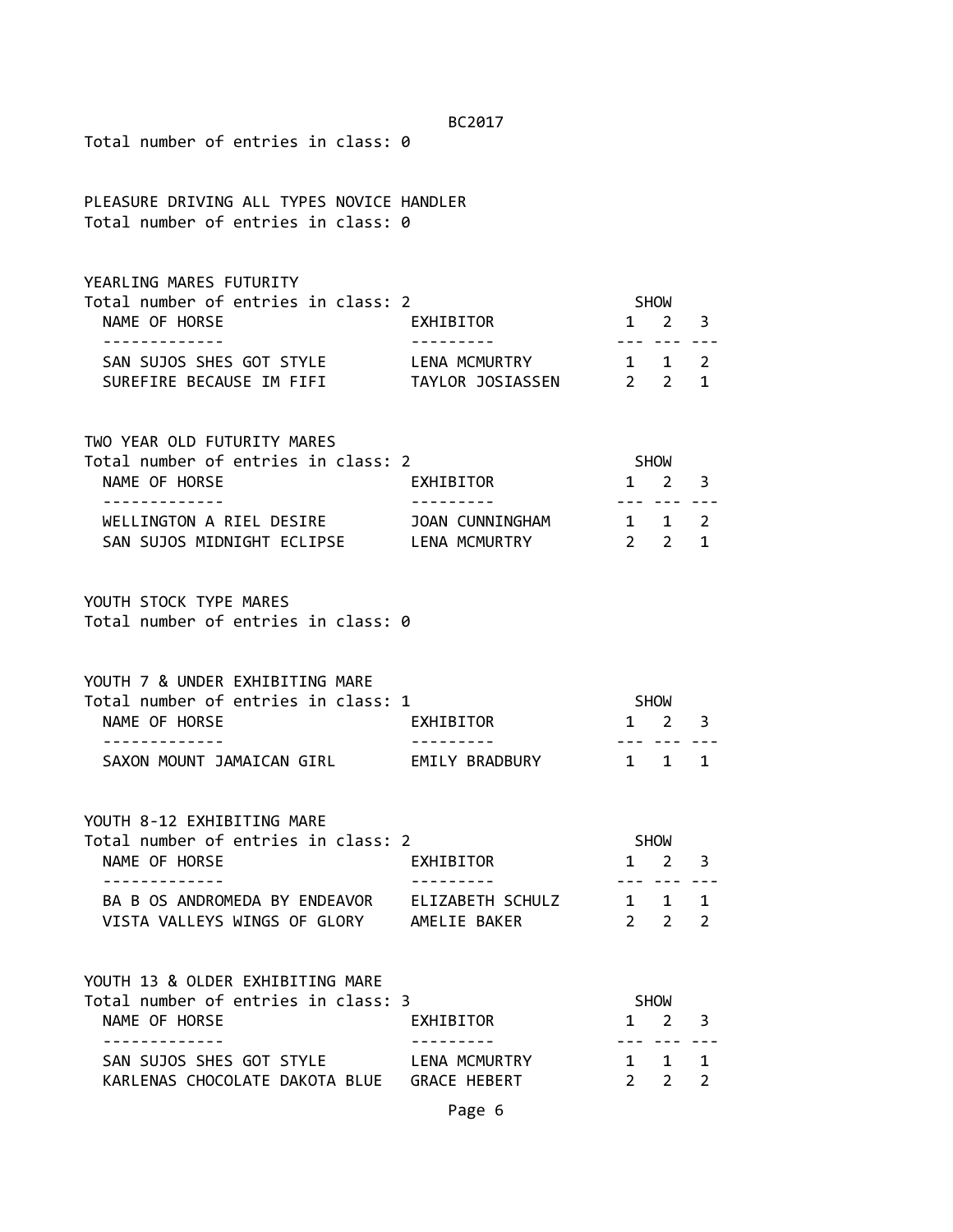| AMATEUR STOCK TYPE HALTER GELDINGS                                              |                    |                     |                                    |   |
|---------------------------------------------------------------------------------|--------------------|---------------------|------------------------------------|---|
| Total number of entries in class: 2<br>NAME OF HORSE                            | EXHIBITOR          |                     | <b>SHOW</b><br>$1 \quad 2 \quad 3$ |   |
| -------------                                                                   | ---------          |                     | --- --- ---                        |   |
| SUNNYVALES PS I LUV U BOBBY VICKI SCHULZ<br>TJ INFERNO MARTINI                  | <b>TERRI BROWN</b> | $1 \quad 2 \quad 2$ | $2 \quad 1 \quad 1$                |   |
|                                                                                 |                    |                     |                                    |   |
| STOCK TYPE HALTER GELDINGS                                                      |                    |                     |                                    |   |
| Total number of entries in class: 1                                             |                    | SHOW                |                                    |   |
| NAME OF HORSE<br>------------                                                   | EXHIBITOR          | 1 2 3               | --- --- ---                        |   |
| SUNNYVALES PS I LUV U BOBBY ELIZABETH SCHULZ 1 1 1                              |                    |                     |                                    |   |
| AMATEUR OWNED TRAINED EXHIBITED GELDINGS<br>Total number of entries in class: 0 |                    |                     |                                    |   |
| AMATEUR GELDINGS LEVEL 1                                                        |                    |                     |                                    |   |
| Total number of entries in class: 2                                             |                    | SHOW                |                                    |   |
| NAME OF HORSE                                                                   | EXHIBITOR          | $1 \quad 2 \quad 3$ |                                    |   |
| -------------<br>UMS DEALT THE ACE                                              | MARY MACARTHUR     |                     | --- --- ---<br>$1 \quad 1$         | 1 |
| SKY BLUE REMINGTONS GREASE SANDRA BAKER<br>LIGHTNIN                             |                    | $2^{\circ}$         | $\mathbf{2}$                       | 2 |
|                                                                                 |                    |                     |                                    |   |
| AMATEUR GELDINGS LEVEL 2                                                        |                    |                     |                                    |   |
| Total number of entries in class: 0                                             |                    |                     |                                    |   |
| WEANLING AND YEARLING GELDINGS                                                  |                    |                     |                                    |   |
| Total number of entries in class: 0                                             |                    |                     |                                    |   |
| TWO YEAR OLD GELDINGS                                                           |                    |                     |                                    |   |
| Total number of entries in class: 1<br>NAME OF HORSE                            | EXHIBITOR          | $1 \quad$           | SHOW<br>2                          | 3 |
|                                                                                 |                    |                     |                                    |   |
| TJ RISE ABOVE THE FLAMES                                                        | TAYLOR JOSIASSEN   | 1 1 1               |                                    |   |
| GRAND CHAMPION & RESERVE JUNIOR GELDING                                         |                    |                     |                                    |   |
|                                                                                 |                    |                     | <b>SHOW</b>                        |   |
| NAME OF HORSE                                                                   |                    | 1                   | $2^{\circ}$                        | 3 |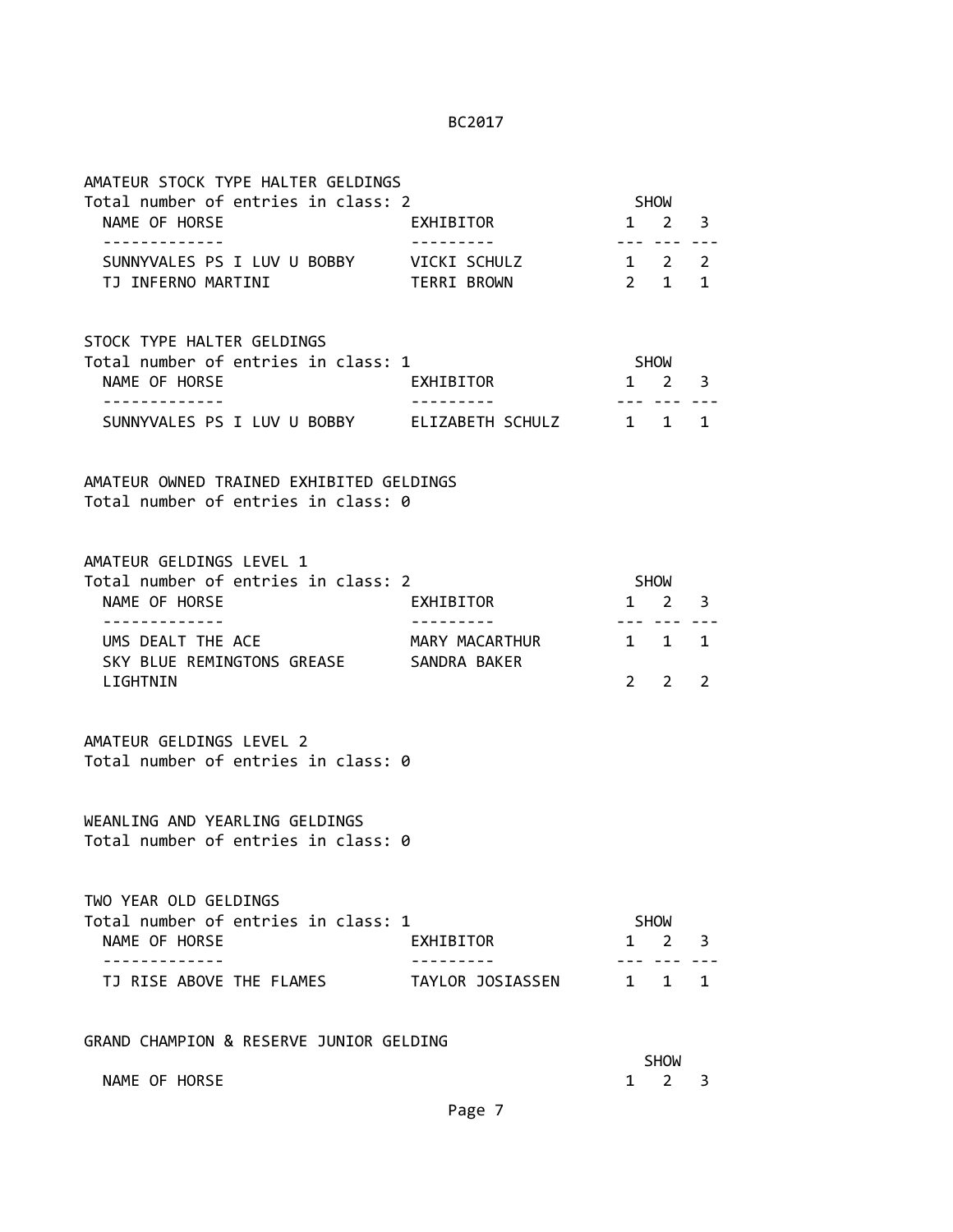| TJ RISE ABOVE THE FLAMES                                                                                                                         |                                          |                     | --- ---<br>G G G                   |   |
|--------------------------------------------------------------------------------------------------------------------------------------------------|------------------------------------------|---------------------|------------------------------------|---|
| SENIOR GELDINGS 30" & UNDER<br>Total number of entries in class: 0                                                                               |                                          |                     |                                    |   |
| SENIOR GELDINGS OVER 30" TO 32"<br>Total number of entries in class: 4<br>NAME OF HORSE                                                          | EXHIBITOR                                |                     | SHOW<br>$1 \quad 2 \quad 3$        |   |
| ------------<br>LOS ARBOLES ODYSSEYS RANGLER SUNNY BALSHAW<br>SAN SUJOS MIDNIGHT BUTERO LENA MCMURTRY<br>SKY BLUE REMINGTONS GREASE SANDRA BAKER |                                          | $1 \quad 2 \quad 2$ | --- --- -- <u>-</u><br>$2 \quad 1$ | 1 |
| LIGHTNIN                                                                                                                                         |                                          |                     | $3 \quad 3$                        | 3 |
| SENIOR GELDINGS OVER 32" TO 34"<br>Total number of entries in class: 2<br>NAME OF HORSE<br>- - - - - - - - - - - - -                             | EXHIBITOR<br>---------                   | $1 \quad 2 \quad 3$ | SHOW<br>--- --- ---                |   |
| TJ ICE ON FIRE<br>UMS DEALT THE ACE                                                                                                              | TAYLOR JOSIASSEN 1 1 1<br>MARY MACARTHUR | $2 \t2 \t2$         |                                    |   |
| GRAND CHAMPION & RESERVE SENIOR GELDING<br>NAME OF HORSE                                                                                         |                                          |                     | SHOW<br>$1 \quad 2 \quad 3$        |   |
| TJ ICE ON FIRE                                                                                                                                   |                                          | $- - -$             | G G G                              |   |
| LOS ARBOLES ODYSSEYS RANGLER<br>SAN SUJOS MIDNIGHT BUTERO<br>UMS DEALT THE ACE                                                                   |                                          | R                   | R.                                 | R |
| WEANLING MARES<br>Total number of entries in class: 1<br>NAME OF HORSE                                                                           | EXHIBITOR                                |                     | SHOW<br>$1 \t2 \t3$                |   |
| .<br>RMS RED HOT LOLA                                                                                                                            | DEB OLSON                                |                     | $1 \quad 1 \quad 1$                |   |
| YEARLING MARES 28" & UNDER<br>Total number of entries in class: 0<br>YEARLING MARES OVER 28" TO 30"                                              |                                          |                     |                                    |   |

Page 8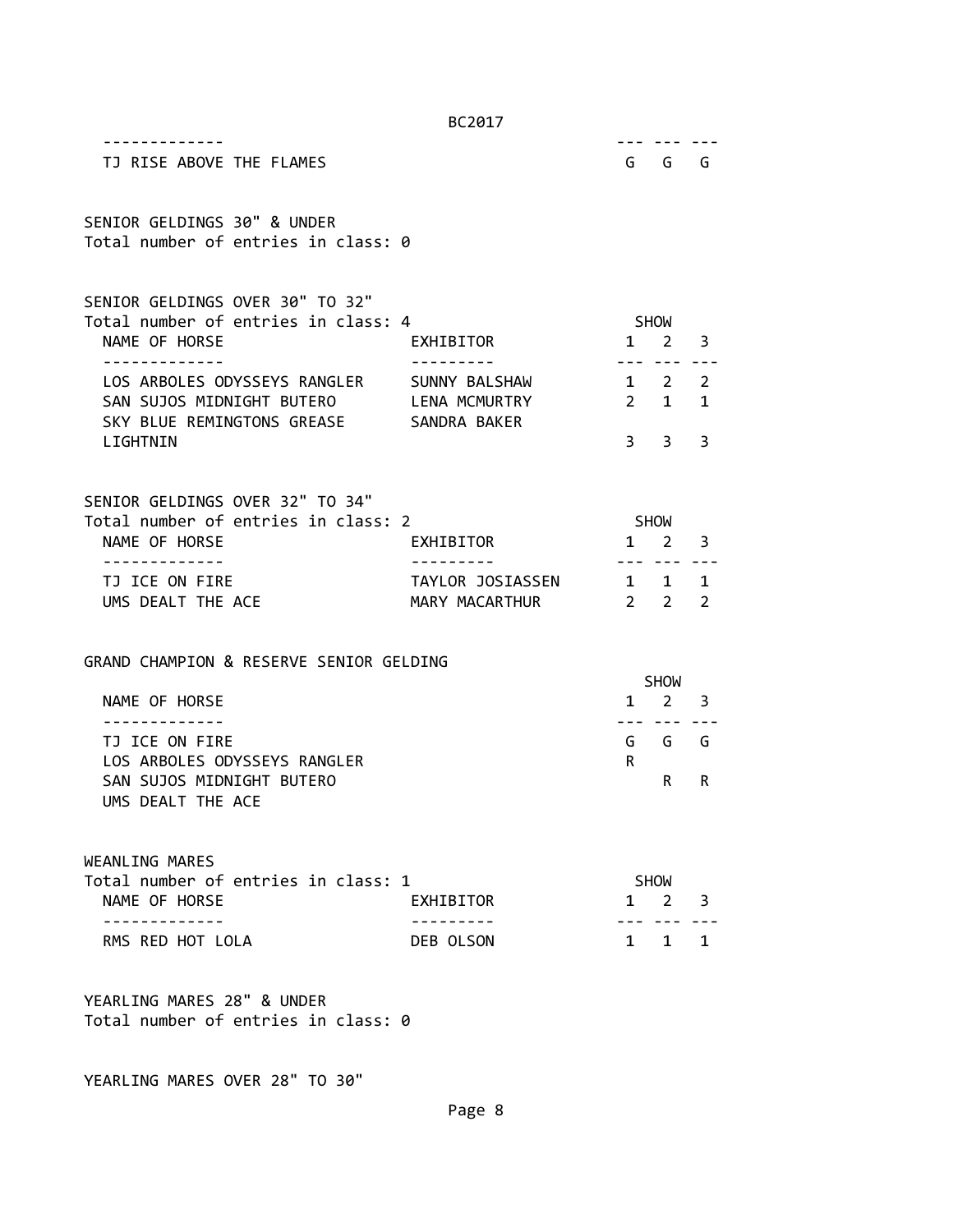|                                                                                            | BC2017    |                     |                             |   |  |
|--------------------------------------------------------------------------------------------|-----------|---------------------|-----------------------------|---|--|
| Total number of entries in class: 1                                                        |           | SHOW                |                             |   |  |
| NAME OF HORSE                                                                              | EXHIBITOR | $1 \quad 2 \quad 3$ |                             |   |  |
| -------------<br>SUREFIRE BECAUSE IM FIFI TAYLOR JOSIASSEN 1 1 1                           |           |                     |                             |   |  |
| YEARLING MARES OVER 30" TO 32"<br>Total number of entries in class: 2                      |           |                     |                             |   |  |
| NAME OF HORSE                                                                              | EXHIBITOR | $1 \quad 2 \quad 3$ | SHOW<br>--- --- --          |   |  |
| SAN SUJOS SHES GOT STYLE LENA MCMURTRY 1 1 1<br>DVM PASOS ANIMATED ELEGANCE BARBARA KAHL   |           | $2\quad 2\quad 2$   |                             |   |  |
| TWO YEAR OLD MARES 29" & UNDER<br>Total number of entries in class: 0                      |           |                     |                             |   |  |
| TWO YEAR OLD MARES OVER 29" TO 31"<br>Total number of entries in class: 0                  |           |                     |                             |   |  |
| TWO YEAR OLD MARES OVER 31" TO 33"<br>Total number of entries in class: 2<br>NAME OF HORSE | EXHIBITOR | $1 \quad 2 \quad 3$ | SHOW                        |   |  |
| ------------<br>SAN SUJOS MIDNIGHT ECLIPSE LENA MCMURTRY                                   |           | $2 \quad 2 \quad 1$ | --- --- -- <u>.</u>         |   |  |
| GRAND CHAMPION & RESERVE JUNIOR MARE                                                       |           |                     |                             |   |  |
| NAME OF HORSE                                                                              |           |                     | SHOW<br>$1 \quad 2 \quad 3$ |   |  |
| -------------                                                                              |           |                     | --- --- ---                 |   |  |
| SAN SUJOS SHES GOT STYLE                                                                   |           | G                   | G                           | R |  |
| SUREFIRE BECAUSE IM FIFI                                                                   |           | R.                  | G                           |   |  |
| WELLINGTON A RIEL DESIRE<br>SAN SUJOS MIDNIGHT ECLIPSE                                     |           |                     | R                           |   |  |
| MULTIPLE HITCH-LIGHT HARNESS                                                               |           |                     |                             |   |  |
|                                                                                            |           |                     |                             |   |  |
| Total number of entries in class: 1                                                        |           |                     | SHOW                        |   |  |
| NAME OF HORSE                                                                              | EXHIBITOR | $1 \quad$           | 2                           | 3 |  |

MULTI-COLOR MARES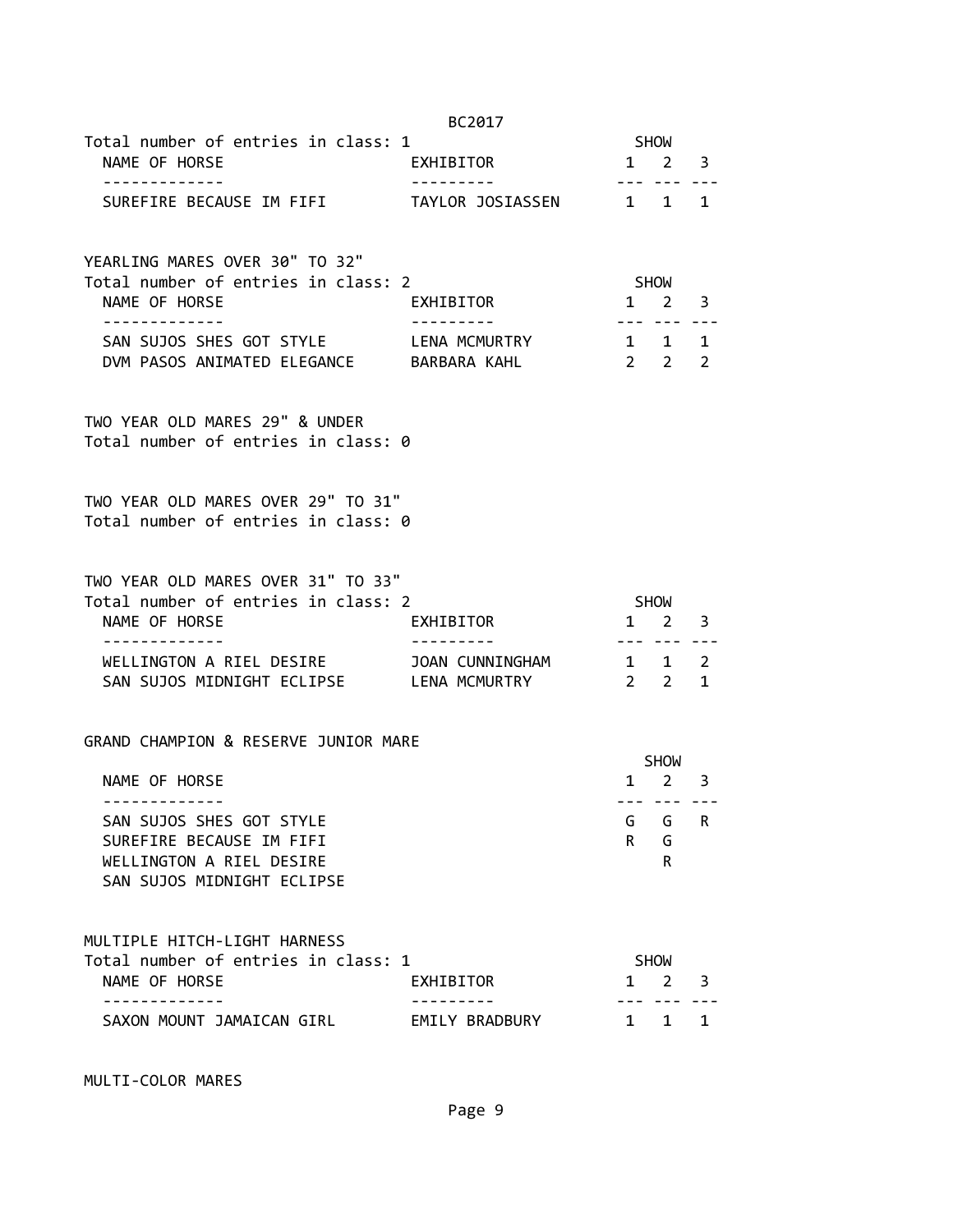|                                                                                           | BC2017                           |                        |                    |                         |
|-------------------------------------------------------------------------------------------|----------------------------------|------------------------|--------------------|-------------------------|
| Total number of entries in class: 1                                                       |                                  |                        | <b>SHOW</b>        |                         |
| NAME OF HORSE<br>.                                                                        | EXHIBITOR                        | $1 \quad 2$            |                    | $\overline{\mathbf{3}}$ |
| SUREFIRE BECAUSE IM FIFI TAYLOR JOSIASSEN 1 1                                             |                                  |                        |                    | 1                       |
| SOLID-COLOR MARES                                                                         |                                  |                        |                    |                         |
| Total number of entries in class: 6<br>NAME OF HORSE                                      | EXHIBITOR                        | $1 \quad 2$            | SHOW               | 3                       |
| -------------                                                                             | . <b>.</b> .                     |                        | <u>--- --- ---</u> |                         |
| VISTA VALLEYS WINGS OF GLORY AMELIE BAKER                                                 |                                  | $1 \quad 1$            |                    | 1                       |
| DVM PASOS ANIMATED ELEGANCE BARBARA KAHL                                                  |                                  | $2\quad 2$             |                    | $\overline{\mathbf{3}}$ |
| TJ MAKE MINE SUGAR COATED TAYLOR JOSIASSEN 3 4                                            |                                  | $4\quad 5$             |                    | $\overline{2}$          |
| BA B OS ANDROMEDA BY ENDEAVOR ELIZABETH SCHULZ<br>UMS MAKERS FLASHING AMBER STACY TRETICK |                                  | $5 \overline{3}$       |                    | 5<br>4                  |
|                                                                                           |                                  |                        |                    |                         |
| YOUTH HALTER OBSTACLE 12 & UNDER                                                          |                                  |                        |                    |                         |
| Total number of entries in class: 4                                                       |                                  | <b>SHOW</b>            |                    |                         |
| NAME OF HORSE                                                                             | EXHIBITOR                        | $1 \quad 2$            |                    | 3                       |
| .                                                                                         | _ _ _ _ _ _ _ _ _                |                        | --- --- ---        |                         |
| CENTURY FARMS QUAZAR                                                                      | SARAH BALFOUR                    | $1 \quad 3$            |                    | $\mathbf{1}$            |
| VISTA VALLEYS WINGS OF GLORY AMELIE BAKER                                                 |                                  |                        | $2 \quad 1$        | $\overline{2}$          |
| SAXON MOUNT JAMAICAN GIRL EMILY BRADBURY<br>SKY BLUE REMINGTONS GREASE AMELIE BAKER       |                                  | $3 \quad 4$            |                    | 3                       |
| LIGHTNIN                                                                                  |                                  | 4                      | $\overline{2}$     | 4                       |
|                                                                                           |                                  |                        |                    |                         |
| YOUTH HALTER OBSTACLE 13 & OLDER                                                          |                                  |                        |                    |                         |
| Total number of entries in class: 8                                                       |                                  |                        | SHOW               |                         |
| NAME OF HORSE                                                                             | EXHIBITOR                        | $1 \quad 2$<br>------- |                    | 3                       |
| CENTURY FARMS QUAZAR SUNNY BALSHAW                                                        |                                  | $1 \quad 1$            |                    | 1                       |
| KARLENAS CHOCOLATE DAKOTA BLUE GRACE HEBERT                                               |                                  | 2 <sup>3</sup>         |                    | 4                       |
| BOBKATS TAKE A CHANCE                                                                     | SUNNY BALSHAW                    | 3                      | $\overline{2}$     | 3                       |
| SUNNYVALE MONARCHOS MAJESTIC                                                              | SUNNY BALSHAW                    | 4                      | 4                  | $\overline{2}$          |
| MISTY RIVER TEQUILA SUNSET                                                                | <b>GRACE HEBERT</b>              | 5 <sup>1</sup>         | 6                  | 6                       |
| SUNNYVALE DEALERS HIGH ROLLER<br>SCOTT CREEK JACKSON VON                                  | SUNNY BALSHAW<br>EMMA KONONOWICZ | 6                      | 5                  | 5                       |
| <b>MONARCH</b>                                                                            |                                  | 7                      | $\overline{7}$     | $\overline{7}$          |
|                                                                                           |                                  |                        |                    |                         |
| AMATEUR HALTER OBSTACLE                                                                   |                                  |                        |                    |                         |
| Total number of entries in class: 4                                                       |                                  |                        | <b>SHOW</b>        |                         |
| NAME OF HORSE<br>------------                                                             | EXHIBITOR                        | $\mathbf{1}$           | 2                  | 3                       |
| SKY BLUE REMINGTONS GREASE                                                                | SANDRA BAKER                     |                        |                    |                         |
| LIGHTNIN                                                                                  |                                  | $\mathbf{1}$           | $\mathbf{1}$       | $\overline{2}$          |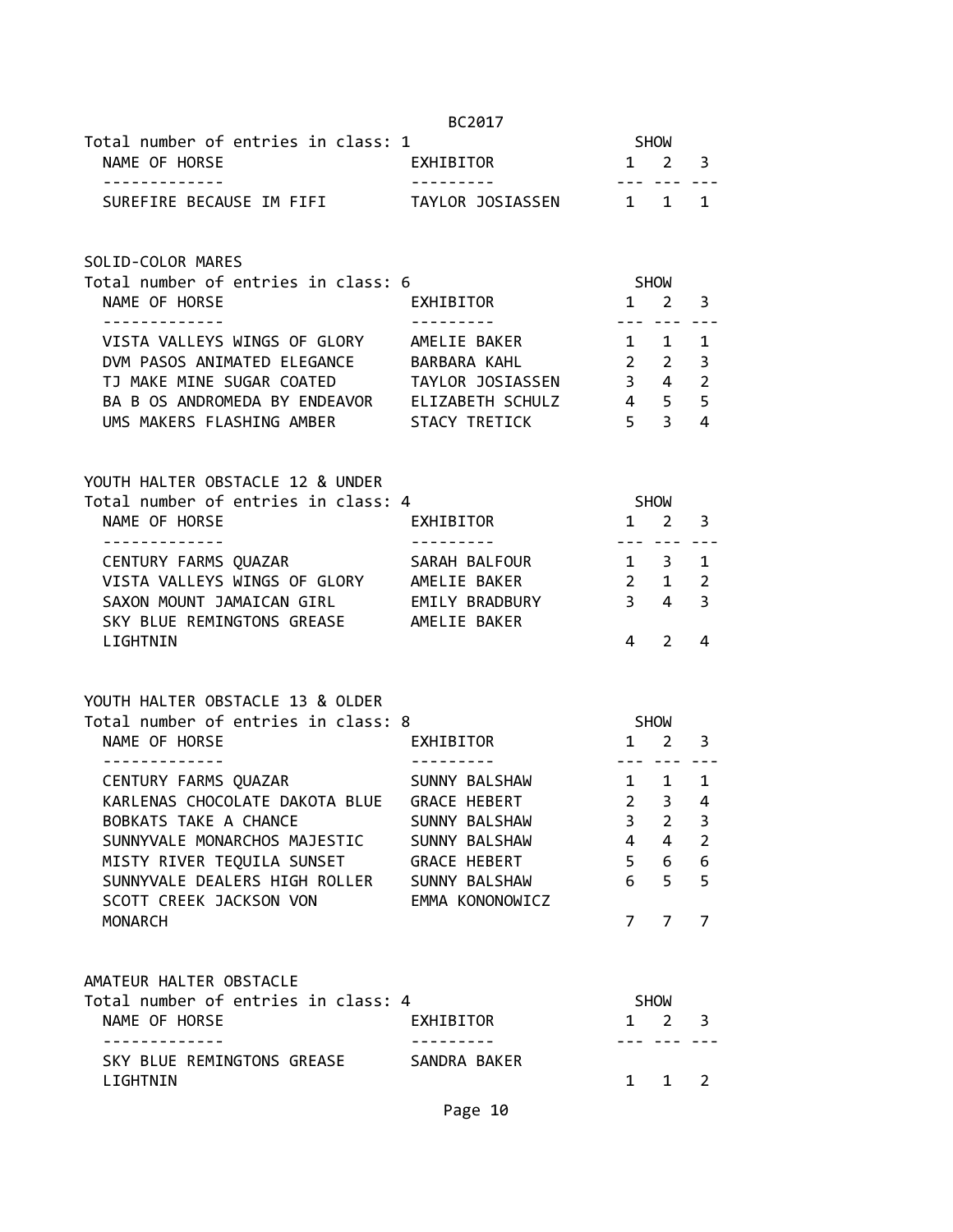| BA B OS ANDROMEDA BY ENDEAVOR VICKI SCHULZ<br>SUNNYVALES PS I LUV U BOBBY VICKI SCHULZ<br>UMS MAKERS FLASHING AMBER STACY TRETICK | BC2017        | $2 \t2$<br>3 <sup>3</sup><br>$4 \quad$ | $\overline{4}$  | 3<br>$\mathbf{1}$<br>4 |
|-----------------------------------------------------------------------------------------------------------------------------------|---------------|----------------------------------------|-----------------|------------------------|
| OPEN HALTER OBSTACLE                                                                                                              |               |                                        |                 |                        |
| Total number of entries in class: 8                                                                                               |               |                                        | <b>SHOW</b>     |                        |
| NAME OF HORSE                                                                                                                     | EXHIBITOR     |                                        | $1 \quad 2$     | 3                      |
|                                                                                                                                   |               |                                        |                 |                        |
| CENTURY FARMS QUAZAR                                                                                                              | SUNNY BALSHAW |                                        | $1 \quad 1$     | 1                      |
| SKY BLUE REMINGTONS GREASE                                                                                                        | SANDRA BAKER  |                                        |                 |                        |
| LIGHTNIN                                                                                                                          |               | $2^{\circ}$                            | $2^{\circ}$     | $\overline{2}$         |
| BOBKATS TAKE A CHANCE                                                                                                             | SUNNY BALSHAW | 3 <sup>7</sup>                         | $5 -$           | $\overline{3}$         |
| SUNNYVALE MONARCHOS MAJESTIC                                                                                                      | SUNNY BALSHAW | $4 \quad$                              | $4 \quad$       | 4                      |
| BA B OS ANDROMEDA BY ENDEAVOR     VICKI SCHULZ                                                                                    |               | $5 -$                                  | $6\overline{6}$ | 5                      |
| SUNNYVALES PS I LUV U BOBBY         VICKI SCHULZ                                                                                  |               | $6\overline{6}$                        | 3 <sup>7</sup>  | 6                      |
| UMS MAKERS FLASHING AMBER STACY TRETICK                                                                                           |               | $\overline{7}$                         |                 | 7                      |
|                                                                                                                                   |               |                                        |                 |                        |

YOUTH SPECIAL NEEDS 18 & UNDER SHOWING MARE/GELDING Total number of entries in class: 0

ADULT SPECIAL NEEDS HALTER SHOWING A MARE Total number of entries in class: 0

ADULT SPECIAL NEEDS HALTER SHOWING STALLION OR GELDING Total number of entries in class: 0

#### OPEN CLASSIC PLEASURE DRIVING 32" & UNDER

| EXHIBITOR        |                                     |             |                                                    |
|------------------|-------------------------------------|-------------|----------------------------------------------------|
|                  |                                     |             |                                                    |
| LENA MCMURTRY    |                                     |             |                                                    |
| TAYLOR JOSIASSEN |                                     |             |                                                    |
| ELIZABETH SCHULZ |                                     |             |                                                    |
|                  | Total number of entries in class: 4 | <b>SHOW</b> | $1 \quad 2 \quad 3$<br>1 1 1<br>$2 \t2 \t3$<br>२२२ |

| OPEN CLASSIC PLEASURE DRIVING OVER 32" TO 34" |                    |                     |  |
|-----------------------------------------------|--------------------|---------------------|--|
| Total number of entries in class: 2           |                    | SHOW                |  |
| NAME OF HORSE                                 | EXHIBITOR          | $1 \quad 2 \quad 3$ |  |
|                                               |                    |                     |  |
| SUNNYVALE DEALERS HIGH ROLLER                 | SUNNY BALSHAW      | 1 2 1               |  |
| VISTA VALLEYS TRIPLE PLAY                     | <b>BEV PEARSON</b> | $2 \quad 1 \quad 2$ |  |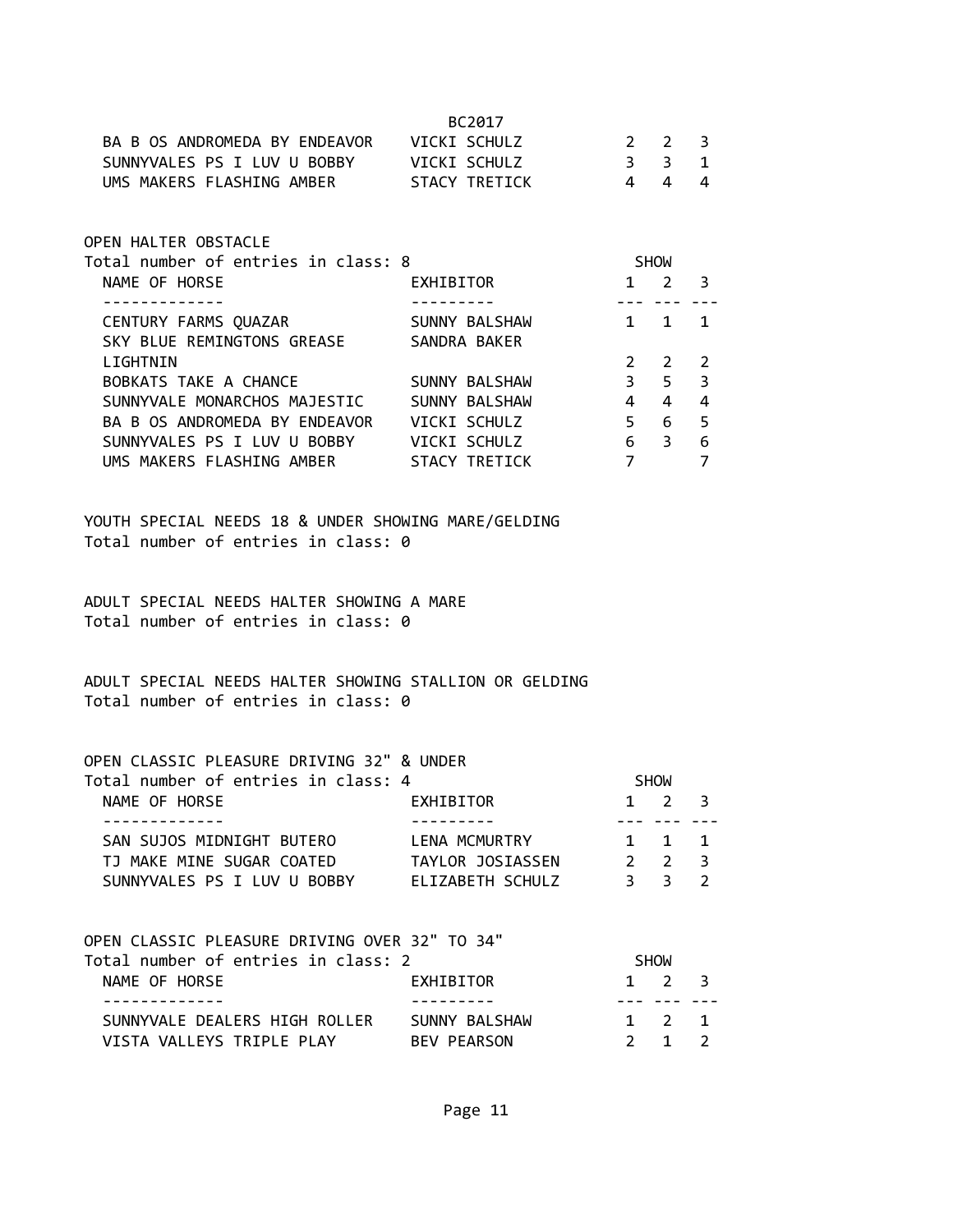## AMATEUR OWNED TRAINED EXHIBITED CLASSIC PLEASURE DRIVING Total number of entries in class: 0

| AMATEUR COUNTRY PLEASURE DRIVING LEVEL 1<br>Total number of entries in class: 2<br>NAME OF HORSE | EXHIBITOR          |                | SHOW<br>$1 \quad 2$ | 3              |
|--------------------------------------------------------------------------------------------------|--------------------|----------------|---------------------|----------------|
| SKY BLUE REMINGTONS GREASE SANDRA BAKER<br>LIGHTNIN                                              |                    | $1 \quad$      | 1                   | 1              |
| LADIES COUNTRY PLEASURE DRIVING<br>Total number of entries in class: 5<br>NAME OF HORSE          | EXHIBITOR          | SHOW           | $1 \quad 2$         | 3              |
|                                                                                                  |                    |                |                     |                |
| LOMBARDS CANADIAN ALACADEBRA                                                                     | JOAN CUNNINGHAM    | $1\quad 2$     |                     | 1              |
| CENTURY FARMS THEE RIYAHN LOUELLEN REMPEL 2 1                                                    |                    |                |                     | $\overline{3}$ |
| TJ ICE ON FIRE                                                                                   | TAYLOR JOSIASSEN 3 |                | $3^{\circ}$         | 4              |
| SKY BLUE REMINGTONS GREASE                                                                       | SANDRA BAKER       |                |                     |                |
| LIGHTNIN                                                                                         |                    | $\overline{4}$ | 4                   | 2              |
| TJ BELLE OF THE BALL                                                                             | TAYLOR JOSIASSEN   | 5 <sub>5</sub> |                     | 5              |
| GENTLEMENS COUNTRY PLEASURE DRIVING                                                              |                    |                |                     |                |

Total number of entries in class: 0

YOUTH VERSATILITY

| Total number of entries in class: 5 |                |               | <b>SHOW</b>         |                |  |
|-------------------------------------|----------------|---------------|---------------------|----------------|--|
| NAME OF HORSE                       | EXHIBITOR      | $\mathbf{1}$  | $2 \overline{3}$    |                |  |
|                                     |                |               |                     |                |  |
| SAN SUJOS MIDNIGHT BUTERO           | LENA MCMURTRY  |               | $1 \quad 1 \quad 2$ |                |  |
| SUNNYVALE DEALERS HIGH ROLLER       | SARAH BALFOUR  | $\mathcal{P}$ | $\overline{2}$      | $\blacksquare$ |  |
| KARLENAS CHOCOLATE DAKOTA BLUE      | GRACE HEBERT   | 3             | 4                   | - 5            |  |
| SAXON MOUNT JAMAICAN GIRL           | EMILY BRADBURY | 4             | 5.                  | $\overline{a}$ |  |
| VISTA VALLEYS WINGS OF GLORY        | AMELIE BAKER   | 5             |                     |                |  |

#### LIBERTY

| Total number of entries in class: 18 |                  |               | <b>SHOW</b>         |                         |  |
|--------------------------------------|------------------|---------------|---------------------|-------------------------|--|
| NAME OF HORSE                        | EXHIBITOR        | $\mathbf{1}$  | 2 3                 |                         |  |
|                                      |                  |               |                     |                         |  |
| LOMBARDS CANADIAN ALACADEBRA         | JOAN CUNNINGHAM  |               | $1 \quad 1 \quad 1$ |                         |  |
| TJ ICE ON FIRE                       | TAYLOR JOSIASSEN | $\mathcal{P}$ | 3                   | -4                      |  |
| WELLINGTON A RIEL DESIRE             | JOAN CUNNINGHAM  | 3             | $\overline{2}$      | $\overline{\mathbf{3}}$ |  |
| BA B OS ANDROMEDA BY ENDEAVOR        | ELIZABETH SCHULZ | 4             |                     | 5                       |  |
| SKY BLUE REMINGTONS GREASE           | SANDRA BAKER     |               |                     |                         |  |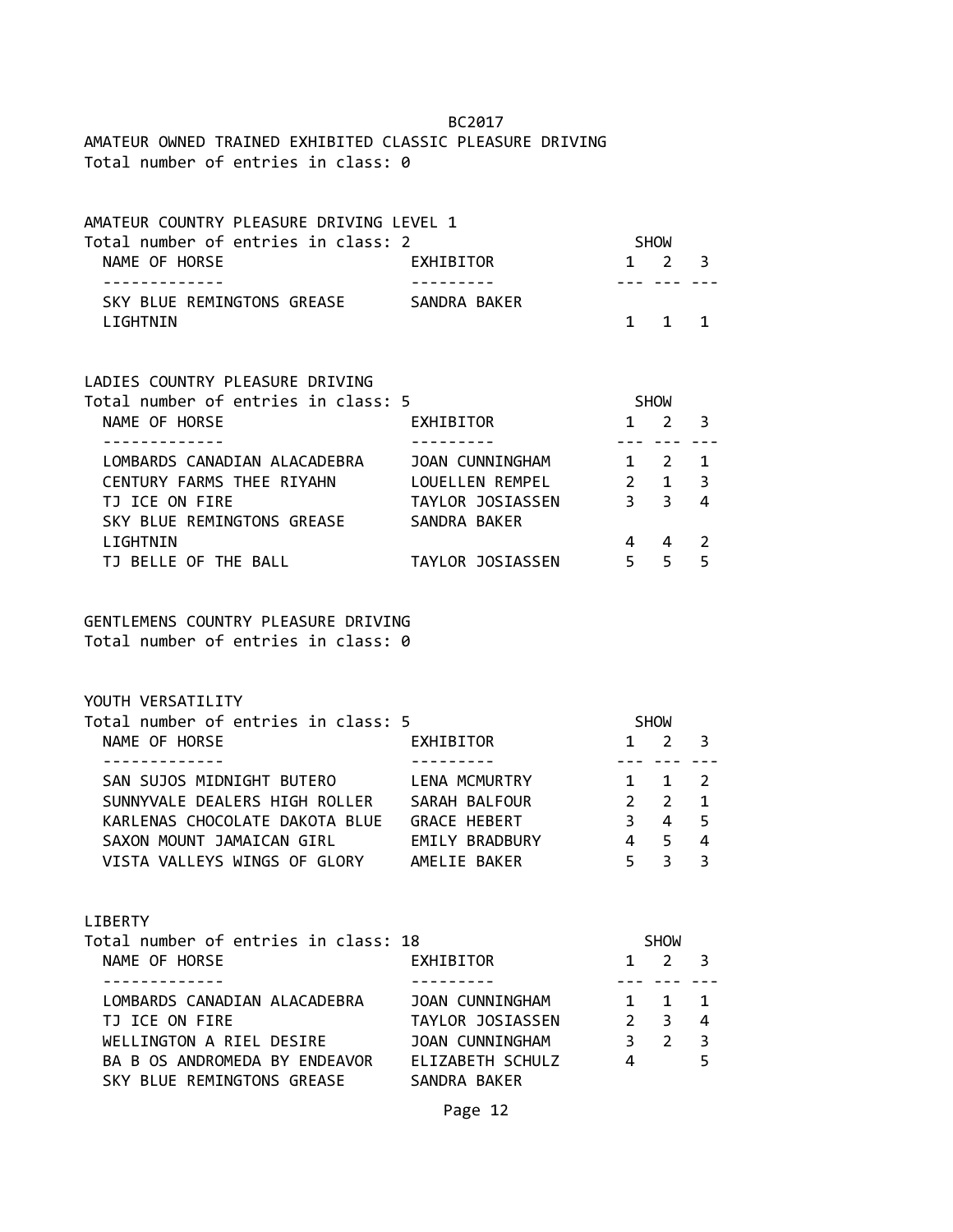|                                                                               | BC2017                           |                    |                            |                         |
|-------------------------------------------------------------------------------|----------------------------------|--------------------|----------------------------|-------------------------|
| LIGHTNIN<br>VISTA VALLEYS WINGS OF GLORY<br>TJ BELLE OF THE BALL              | AMELIE BAKER<br>TAYLOR JOSIASSEN | $5 \quad 5$<br>7 6 | $6\quad 4$                 | 2<br>$\overline{7}$     |
| SAXON MOUNT JAMAICAN GIRL<br>VISTA VALLEYS TRIPLE PLAY                        | EMILY BRADBURY<br>JOY VIEL       | 8                  |                            | 6<br>8                  |
| AMATEUR OBSTACLE DRIVING<br>Total number of entries in class: 2               |                                  | SHOW               |                            |                         |
| NAME OF HORSE                                                                 | EXHIBITOR                        |                    | $1 \quad 2$                | 3                       |
| LOMBARDS CANADIAN ALACADEBRA<br>SKY BLUE REMINGTONS GREASE SANDRA BAKER       | JOAN CUNNINGHAM                  | 1 1                |                            | 1                       |
| LIGHTNIN                                                                      |                                  |                    | $2 \quad 2$                | 2                       |
| YOUTH OBSTACLE DRIVING                                                        |                                  |                    |                            |                         |
| Total number of entries in class: 3<br>NAME OF HORSE<br>.                     | EXHIBITOR                        | <b>SHOW</b>        | $1 \quad 2$                | $\overline{\mathbf{3}}$ |
| CENTURY FARMS QUAZAR<br>SAN SUJOS MIDNIGHT BUTERO LENA MCMURTRY               | SUNNY BALSHAW                    | $2\quad 2$         | --- --- ---<br>$1 \quad 1$ | 1<br>$\overline{2}$     |
| OPEN OBSTACLE DRIVING<br>Total number of entries in class: 3<br>NAME OF HORSE | EXHIBITOR                        |                    | SHOW<br>$1 \quad 2$        | 3                       |
|                                                                               |                                  | ----               |                            |                         |
| CENTURY FARMS QUAZAR<br>SKY BLUE REMINGTONS GREASE<br>LIGHTNIN                | SUNNY BALSHAW<br>SANDRA BAKER    |                    | $1 \quad 1$<br>$2 \quad 2$ | 1<br>2                  |
| LOMBARDS CANADIAN ALACADEBRA JOAN CUNNINGHAM                                  |                                  |                    | $3 \overline{3}$           | $\overline{3}$          |
| GRAND CHAMPION & RESERVE ROADSTER                                             |                                  |                    |                            |                         |
| NAME OF HORSE                                                                 |                                  | $\mathbf{1}$       | <b>SHOW</b><br>$2^{\circ}$ | 3                       |
| LOS ARBOLES ODYSSEYS RANGLER<br>SKY BLUE REMINGTONS GREASE                    |                                  |                    | G G                        | G                       |
| LIGHTNIN                                                                      |                                  | R.                 | R                          | R                       |
| AMATEUR STOCK TYPE STALLION                                                   |                                  |                    |                            |                         |
| Total number of entries in class: 1<br>NAME OF HORSE                          | EXHIBITOR                        |                    | <b>SHOW</b><br>$1 \quad 2$ | 3                       |
| YDR DREAM ON                                                                  | VICKI SCHULZ                     |                    | 1 1                        | 1                       |
|                                                                               | Page 13                          |                    |                            |                         |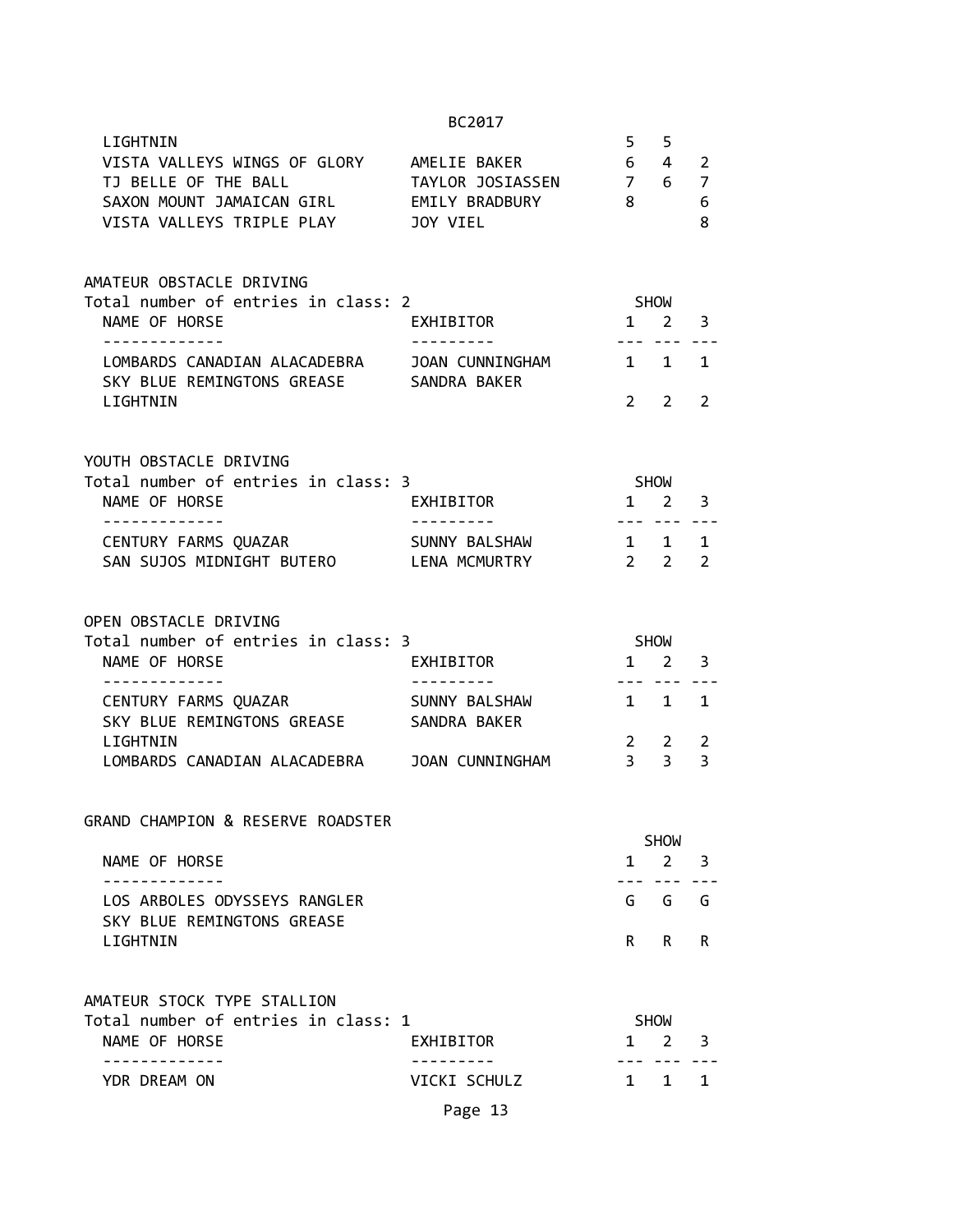| STOCK TYPE STALLION                                                                                                             |                                          |              |                                        |        |
|---------------------------------------------------------------------------------------------------------------------------------|------------------------------------------|--------------|----------------------------------------|--------|
| Total number of entries in class: 1<br>NAME OF HORSE<br>-------------                                                           | EXHIBITOR<br>. <u>.</u>                  |              | <b>SHOW</b><br>$1 \quad 2$             | 3      |
| YDR DREAM ON                                                                                                                    | VICKI SCHULZ                             | $\mathbf{1}$ | $1 \quad$                              | 1      |
| NOVICE HALTER STALLIONS<br>Total number of entries in class: 0                                                                  |                                          |              |                                        |        |
| AMATEUR OWNED TRAINED EXHIBITED STALLIONS<br>Total number of entries in class: 2<br>NAME OF HORSE                               | EXHIBITOR                                |              | SHOW<br>$1 \quad 2$                    | 3      |
| BLACK MOUNTAIN RAGTIMES<br><b>HEARTRHYTHM</b>                                                                                   | BARBARA KAHL                             |              | 1 1                                    | 1      |
| CARRIAGE COURT TAKE A GLANCE LOUELLEN REMPEL<br>MY WAY                                                                          |                                          | $2^{\circ}$  | 2                                      | 2      |
| AMATEUR STALLIONS LEVEL 1<br>Total number of entries in class: 1<br>NAME OF HORSE                                               | EXHIBITOR                                | SHOW         | $1 \quad 2$                            | 3      |
| ------------<br>BLACK MOUNTAIN RAGTIMES<br><b>HEARTRHYTHM</b>                                                                   | BARBARA KAHL                             |              | $1 \quad 1$                            | 1      |
| AMATEUR STALLIONS LEVEL 2<br>Total number of entries in class: 1<br>NAME OF HORSE<br>------------<br>SILVER BIRCHS EXTRAVAGANZA | EXHIBITOR<br>--------<br>LOUELLEN REMPEL | $\mathbf{1}$ | SHOW<br>$1 \quad 2$<br>. <i>.</i><br>1 | 3<br>1 |
| SENIOR STALLIONS 28" & UNDER<br>Total number of entries in class: 0                                                             |                                          |              |                                        |        |
| SENIOR STALLIONS OVER 28" TO 30"<br>Total number of entries in class: 0                                                         |                                          |              |                                        |        |
| SENIOR STALLIONS OVER 30" TO 32"<br>Total number of entries in class: 2                                                         |                                          |              | <b>SHOW</b>                            |        |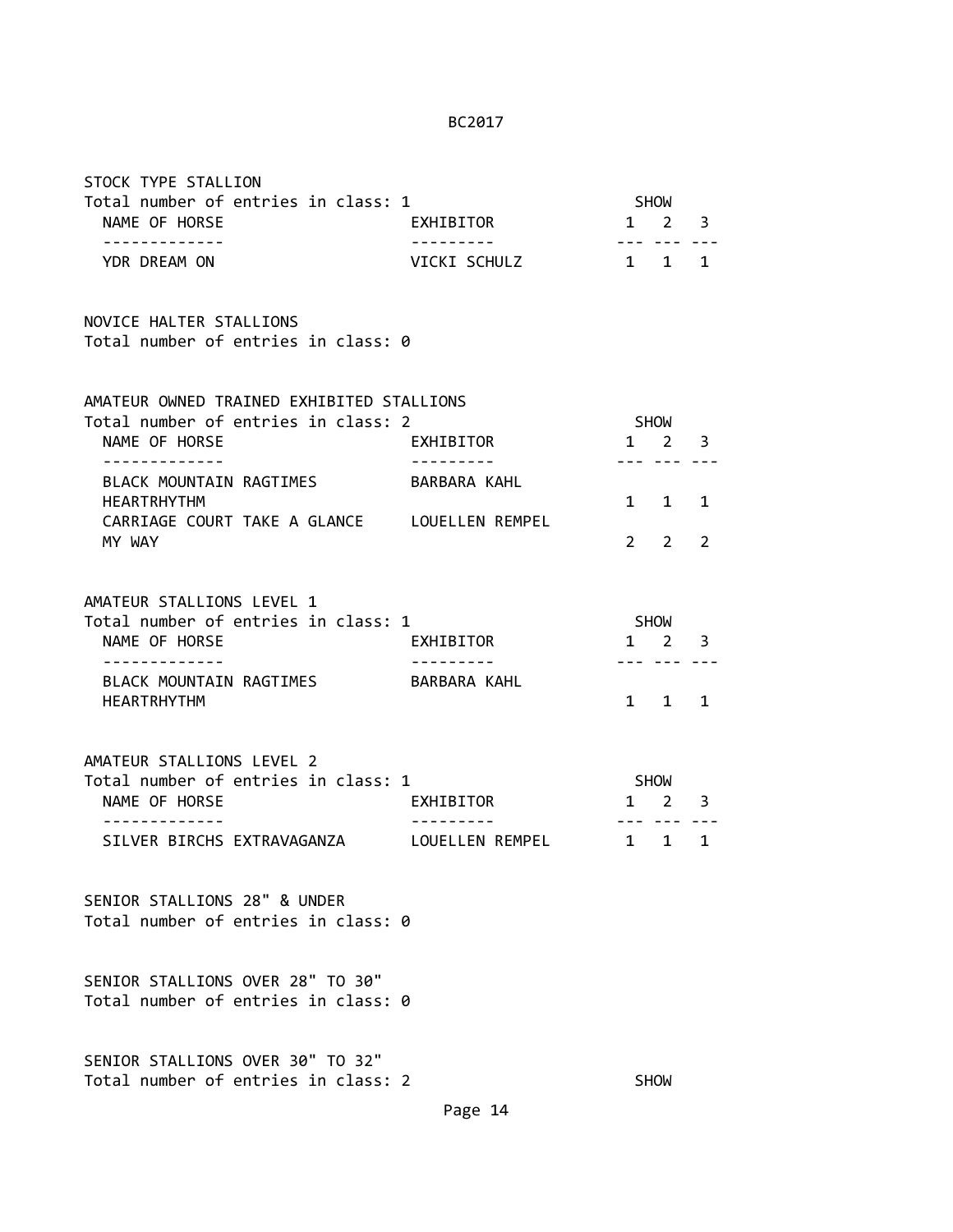| NAME OF HORSE<br>. <u>.</u>                                                                                      | BC2017<br>EXHIBITOR<br>- - - - - - - - -     |             | $1 \t2 \t3$                 |                |
|------------------------------------------------------------------------------------------------------------------|----------------------------------------------|-------------|-----------------------------|----------------|
| SILVER BIRCHS EXTRAVAGANZA LOUELLEN REMPEL<br>CARRIAGE COURT TAKE A GLANCE SCOTT REMPEL                          |                                              |             | $1 \quad 1 \quad 1$         |                |
| MY WAY                                                                                                           |                                              | $2^{\circ}$ | $2^{\circ}$                 | 2              |
| SENIOR STALLIONS OVER 32" TO 34"<br>Total number of entries in class: 0                                          |                                              |             |                             |                |
| GRAND CHAMPION & RESERVE SENIOR STALLION                                                                         |                                              |             |                             |                |
| NAME OF HORSE                                                                                                    |                                              |             | SHOW<br>$1 \quad 2 \quad 3$ |                |
| SILVER BIRCHS EXTRAVAGANZA<br>CARRIAGE COURT TAKE A GLANCE                                                       |                                              |             | G G G                       |                |
| MY WAY                                                                                                           |                                              |             | R R                         | R              |
| YEARLING MALE FUTURITY<br>Total number of entries in class: 1                                                    |                                              |             | SHOW                        |                |
| NAME OF HORSE<br>-----------                                                                                     | EXHIBITOR                                    |             | 1 2 3                       |                |
| LOMBARDS MAIDS CARBON COPY LENA MCMURTRY                                                                         |                                              |             | $1 \quad 1 \quad 1$         |                |
| TWO YEAR OLD MALE FUTURITY                                                                                       |                                              |             |                             |                |
| Total number of entries in class: 2<br>NAME OF HORSE                                                             | EXHIBITOR                                    | SHOW        | $1 \quad 2 \quad 3$         |                |
| ------------<br>TJ RISE ABOVE THE FLAMES                                                                         | . <u>- - - - - - -</u> -<br>TAYLOR JOSIASSEN |             | 1 1 1                       |                |
| AMATEUR OWNED TRAINED EXHIBITED COUNTRY PLEASURE DRIVING<br>Total number of entries in class: 1<br>NAME OF HORSE | EXHIBITOR                                    |             | SHOW<br>$1 \quad 2 \quad 3$ |                |
| -------------<br>CENTURY FARMS THEE RIYAHN                                                                       | ---------<br>LOUELLEN REMPEL                 |             | $1 \quad 1 \quad 1$         |                |
|                                                                                                                  |                                              |             |                             |                |
| OPEN COUNTRY PLEASURE DRIVING 32" & UNDER<br>Total number of entries in class: 5                                 |                                              |             | SHOW                        |                |
| NAME OF HORSE<br>-----------                                                                                     | EXHIBITOR                                    |             | $1 \quad 2 \quad 3$<br>     |                |
| CENTURY FARMS THEE RIYAHN LOUELLEN REMPEL<br>SKY BLUE REMINGTONS GREASE SANDRA BAKER                             |                                              |             | $1 \quad 1$                 | 1              |
| LIGHTNIN                                                                                                         |                                              | $2^{\circ}$ | 3 <sup>1</sup>              | $\overline{2}$ |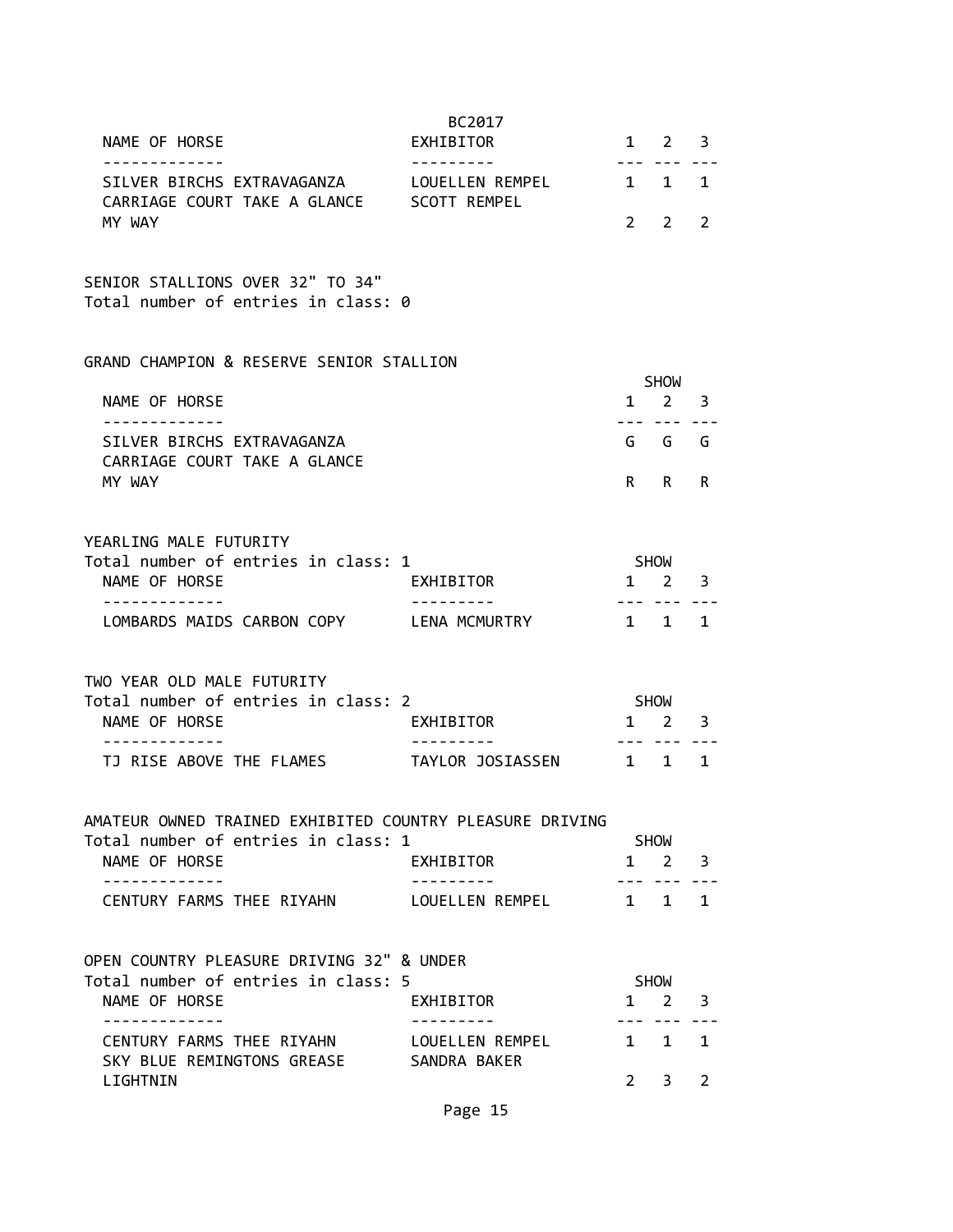|                                                      | BC2017                  |                           |                             |                |
|------------------------------------------------------|-------------------------|---------------------------|-----------------------------|----------------|
| TJ BELLE OF THE BALL                                 | TAYLOR JOSIASSEN 3 4    |                           |                             | 4              |
| BOBKATS TAKE A CHANCE SUNNY BALSHAW 4 2              |                         |                           |                             | 3              |
|                                                      |                         |                           |                             |                |
|                                                      |                         |                           |                             |                |
| OPEN COUNTRY PLEASURE DRIVING 32" TO 34"             |                         |                           |                             |                |
| Total number of entries in class: 6                  |                         | <b>SHOW</b>               |                             |                |
| NAME OF HORSE                                        | EXHIBITOR               | $1 \quad 2 \quad 3$       |                             |                |
| . <u>.</u>                                           |                         |                           | --- ---                     |                |
| LOMBARDS CANADIAN ALACADEBRA JOAN CUNNINGHAM 1 1     |                         |                           |                             | 4              |
| SUNNYVALE MONARCHOS MAJESTIC SUNNY BALSHAW 2 4       |                         |                           |                             | 3              |
| SILVER BIRCHS EXTRAVAGANZA LOUELLEN REMPEL 3 2       |                         |                           |                             | $\mathbf{1}$   |
| TJ ICE ON FIRE                                       | TAYLOR JOSIASSEN 4 3    |                           |                             | $\overline{2}$ |
| LOMBARDS CANADIAN ALACAZINO LENA MCMURTRY            |                         | $5\qquad 5$               |                             | 5              |
| BA B OS ANDROMEDA BY ENDEAVOR ELIZABETH SCHULZ 6 6   |                         |                           |                             | 6              |
|                                                      |                         |                           |                             |                |
|                                                      |                         |                           |                             |                |
| YOUTH COUNTRY PLEASURE DRIVING 12 & UNDER            |                         | <b>SHOW</b>               |                             |                |
| Total number of entries in class: 2                  |                         |                           |                             |                |
| NAME OF HORSE<br>-------------                       | EXHIBITOR<br>---------- | $1 \quad 2 \quad 3$       |                             |                |
| LOMBARDS CANADIAN ALACADEBRA AMELIE BAKER            |                         | ----------<br>$1 \quad 1$ |                             | 1              |
| BA B OS ANDROMEDA BY ENDEAVOR ELIZABETH SCHULZ 2 2   |                         |                           |                             | $\overline{2}$ |
|                                                      |                         |                           |                             |                |
|                                                      |                         |                           |                             |                |
|                                                      |                         |                           |                             |                |
| YOUTH COUNTRY PLEASURE DRIVING 13 - 18               |                         |                           |                             |                |
| Total number of entries in class: 3                  |                         |                           |                             |                |
| NAME OF HORSE                                        | EXHIBITOR               | <b>SHOW</b>               |                             | 3              |
| -----------                                          |                         | $1\quad 2$<br>$- - -$     | $- - -$                     |                |
| LOMBARDS CANADIAN ALACAZINO LENA MCMURTRY            |                         | 1 1 1                     |                             |                |
| KARLENAS CHOCOLATE DAKOTA BLUE GRACE HEBERT          |                         | $2\quad 2$                |                             | 2              |
|                                                      |                         |                           |                             |                |
|                                                      |                         |                           |                             |                |
| OPEN SINGLE PLEASURE DRIVING 32" & UNDER             |                         |                           |                             |                |
| Total number of entries in class: 1                  |                         |                           | <b>SHOW</b>                 |                |
| NAME OF HORSE                                        | EXHIBITOR               | 1                         | $\overline{2}$              | 3              |
|                                                      |                         |                           |                             |                |
| LOS ARBOLES ODYSSEYS RANGLER SUNNY BALSHAW           |                         |                           | $1 \quad 1 \quad 1$         |                |
|                                                      |                         |                           |                             |                |
|                                                      |                         |                           |                             |                |
| OPEN SINGLE PLEASURE DRIVING OVER 32" TO 34"         |                         |                           |                             |                |
| Total number of entries in class: 1<br>NAME OF HORSE | EXHIBITOR               |                           | SHOW<br>$1 \quad 2 \quad 3$ |                |
|                                                      |                         |                           |                             |                |
| QUAIL RUNS KISS ME IN THE RAIN LOUELLEN REMPEL       |                         |                           | 1 1                         | 1              |
|                                                      |                         |                           |                             |                |

VERSATILITY

Total number of entries in class: 4 SHOW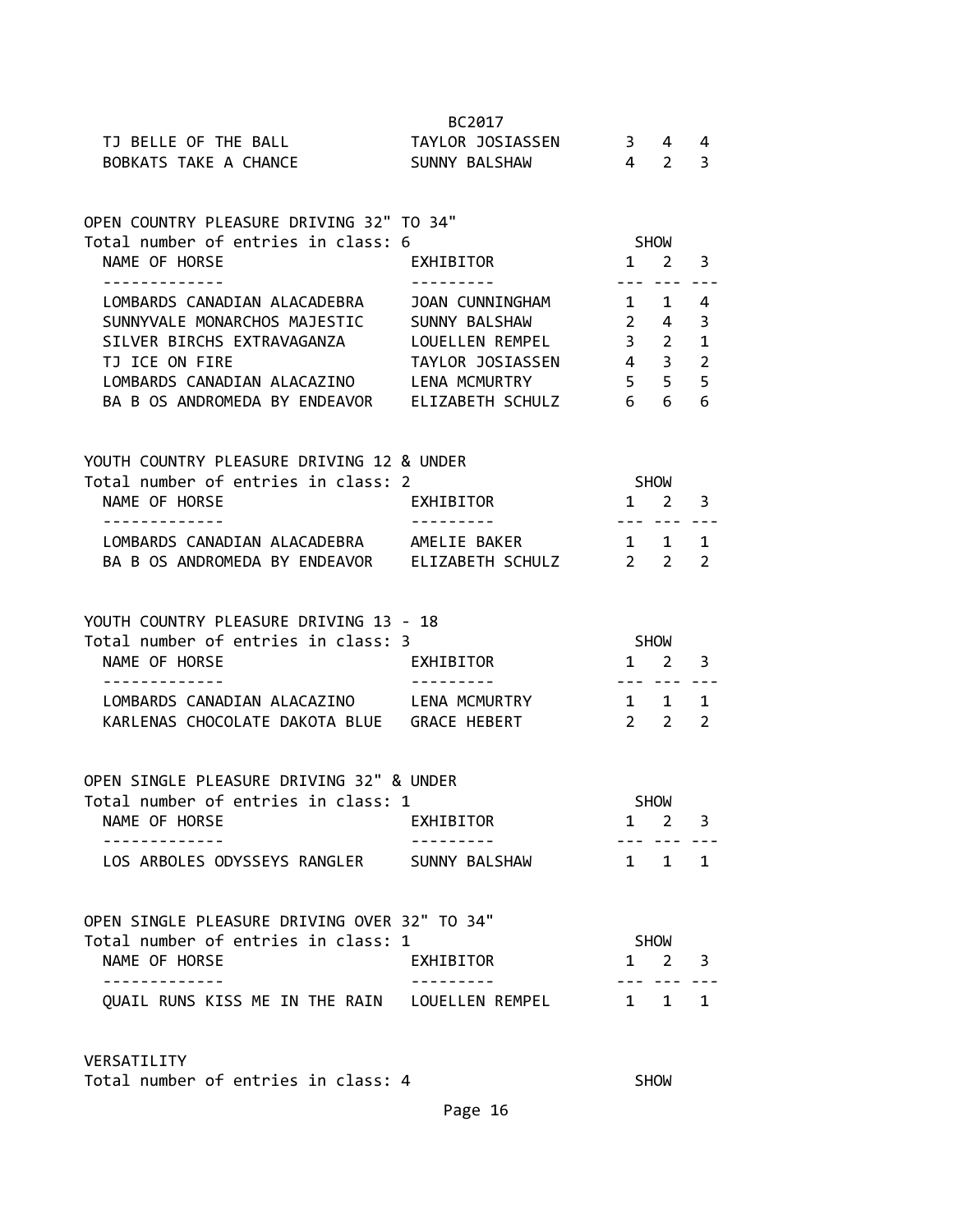|                                                                                                                       | BC2017                                                  |                     |                                    |                     |
|-----------------------------------------------------------------------------------------------------------------------|---------------------------------------------------------|---------------------|------------------------------------|---------------------|
| NAME OF HORSE<br>. <u>_ _ _ _ _ _ _ _ _ _ _</u> _                                                                     | EXHIBITOR<br>---------                                  |                     | $1 \t2 \t3$<br>--- ---             |                     |
| LOS ARBOLES ODYSSEYS RANGLER<br>VISTA VALLEYS TRIPLE PLAY<br>SKY BLUE REMINGTONS GREASE SANDRA BAKER                  | SUNNY BALSHAW<br>AMELIE BAKER                           | $2 \quad 3$         | $1 \quad 1$                        | 1<br>3              |
| LIGHTNIN                                                                                                              |                                                         | 3 <sup>7</sup>      | $\overline{2}$                     | $\overline{2}$      |
| YOUTH STOCK TYPE HALTER GELDING<br>Total number of entries in class: 3                                                |                                                         |                     | SHOW                               |                     |
| NAME OF HORSE<br>- - - - - - - - - - - - -                                                                            | EXHIBITOR                                               |                     | $1 \quad 2$                        | 3                   |
| SUNNYVALE DEALERS HIGH ROLLER SARAH BALFOUR<br>SUNNYVALES PS I LUV U BOBBY ELIZABETH SCHULZ 2 3<br>TJ INFERNO MARTINI | TAYA BATH                                               | ---                 | $1 \quad 1 \quad 1$<br>$3 \quad 2$ | 3<br>$\overline{2}$ |
| YOUTH 7 & UNDER EXHIBITING GELDING                                                                                    |                                                         |                     |                                    |                     |
| Total number of entries in class: 2                                                                                   |                                                         |                     | <b>SHOW</b>                        |                     |
| NAME OF HORSE<br>-------------                                                                                        | EXHIBITOR                                               | $1 \quad 2$         |                                    | 3                   |
| TJ ICE ON FIRE<br>SCOTT CREEK MY KEY TO MEGABITZ EMILY BRADBURY                                                       | HAYDEN JOSIASSEN 1 1                                    | $\frac{2}{2}$ 2     | --- --- ---                        | 1<br>$\overline{2}$ |
| YOUTH 8-12 EXHIBITING GELDING                                                                                         |                                                         |                     |                                    |                     |
| Total number of entries in class: 2<br>NAME OF HORSE                                                                  | EXHIBITOR                                               |                     | SHOW<br>$1 \quad 2$                | 3                   |
| -------------                                                                                                         | ----------                                              |                     | --- ---                            |                     |
| TJ ICE ON FIRE<br>SKY BLUE REMINGTONS GREASE AMELIE BAKER                                                             | HANNAH KENNEDY                                          | $1 \quad 1$         |                                    | 1                   |
| LIGHTNIN                                                                                                              |                                                         | $\mathcal{P}$       | $2^{\circ}$                        | 2                   |
| YOUTH 13-18 EXHIBITING GELDING                                                                                        |                                                         |                     |                                    |                     |
| Total number of entries in class: 4<br>NAME OF HORSE                                                                  | EXHIBITOR                                               |                     | SHOW<br>$1 \quad 2$                | 3                   |
| <u> - - - - - - - - - - -</u>                                                                                         |                                                         |                     | $- - -$                            |                     |
| LOS ARBOLES ODYSSEYS RANGLER<br>SAN SUJOS MIDNIGHT BUTERO                                                             | SUNNY BALSHAW                                           | $\mathbf{1}$        | $\overline{2}$                     | 3                   |
| MISTY RIVER TEQUILA SUNSET<br>SCOTT CREEK JACKSON VON                                                                 | LENA MCMURTRY<br><b>GRACE HEBERT</b><br>EMMA KONONOWICZ | 2<br>3 <sup>7</sup> | $\mathbf{1}$<br>$\overline{3}$     | $\mathbf{1}$<br>4   |
| <b>MONARCH</b>                                                                                                        |                                                         | 4                   | 4                                  | $\overline{2}$      |

OPEN HALTER WEANLING STALLIONS Total number of entries in class: 0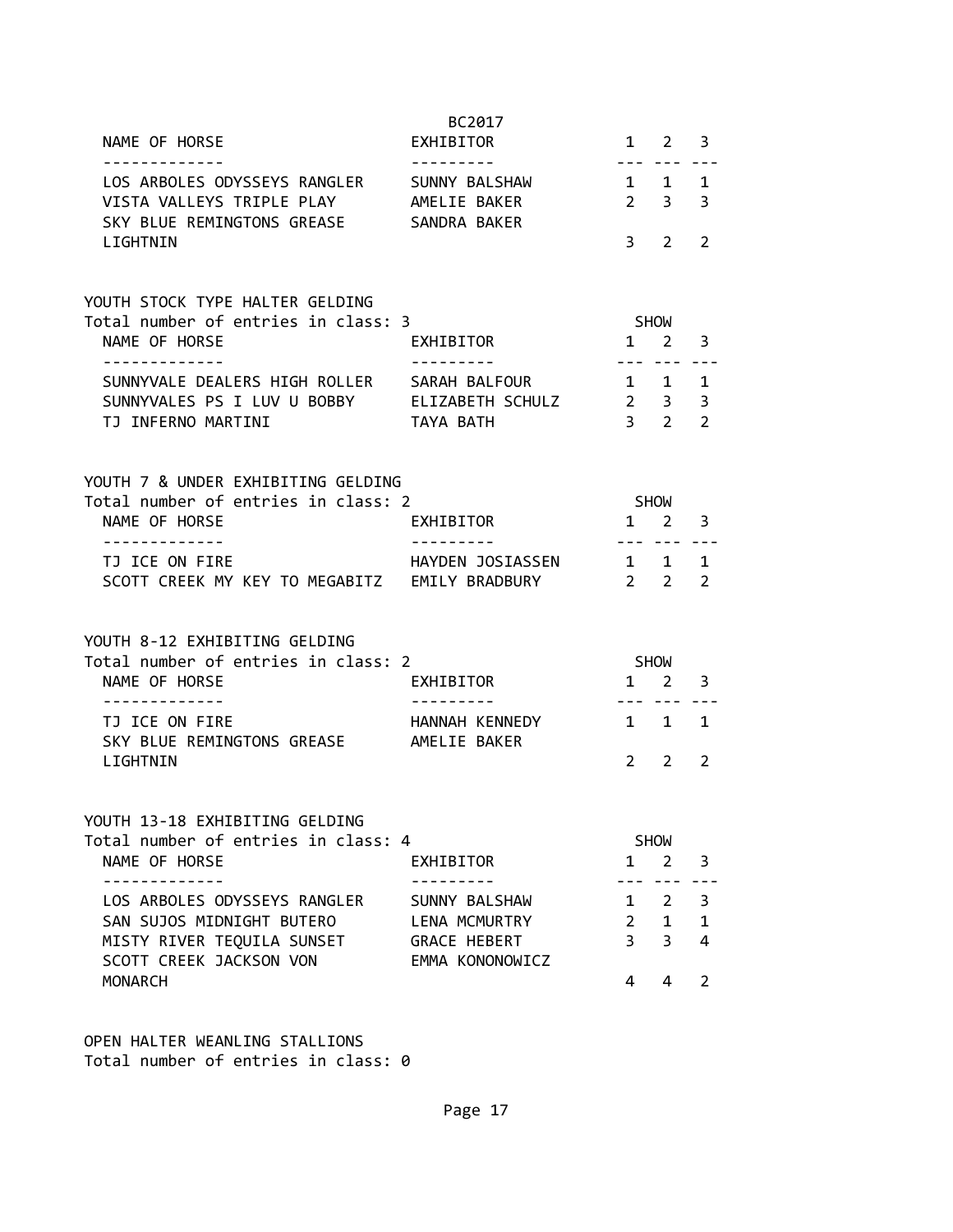| YEARLING STALLIONS 28" & UNDER<br>Total number of entries in class: 0                                                              |              |             |                                                                                                                                                                                                                                                                                                                                                                                                                  |             |
|------------------------------------------------------------------------------------------------------------------------------------|--------------|-------------|------------------------------------------------------------------------------------------------------------------------------------------------------------------------------------------------------------------------------------------------------------------------------------------------------------------------------------------------------------------------------------------------------------------|-------------|
| YEARLING STALLIONS OVER 28" TO 30"<br>Total number of entries in class: 1<br>NAME OF HORSE<br>. <u>.</u>                           | EXHIBITOR    |             | SHOW<br>$1 \quad 2 \quad 3$                                                                                                                                                                                                                                                                                                                                                                                      |             |
| LOMBARDS MAIDS CARBON COPY LENA MCMURTRY                                                                                           |              |             | $1 \quad 1$                                                                                                                                                                                                                                                                                                                                                                                                      | 1           |
| YEARLING STALLIONS OVER 28" TO 30"<br>Total number of entries in class: 1<br>NAME OF HORSE<br>BLACK MOUNTAIN RAGTIMES BARBARA KAHL | EXHIBITOR    |             | SHOW<br>$1 \quad 2 \quad 3$                                                                                                                                                                                                                                                                                                                                                                                      |             |
| <b>HEARTRHYTHM</b><br>TWO YEAR OLD STALLIONS 29" & UNDER<br>Total number of entries in class: 0                                    |              |             | 1 1 1                                                                                                                                                                                                                                                                                                                                                                                                            |             |
| TWO YEAR OLD STALLIONS OVER 29" TO 31"<br>Total number of entries in class: 0                                                      |              |             |                                                                                                                                                                                                                                                                                                                                                                                                                  |             |
| TWO YEAR OLD STALLIONS OVER 31" TO 33"<br>Total number of entries in class: 1<br>NAME OF HORSE                                     | EXHIBITOR    |             | SHOW<br>$1 \quad 2 \quad 3$                                                                                                                                                                                                                                                                                                                                                                                      |             |
| GRAND CHAMPION & RESERVE JUNIOR STALLION                                                                                           |              |             | <b>SHOW</b>                                                                                                                                                                                                                                                                                                                                                                                                      |             |
| NAME OF HORSE<br>BLACK MOUNTAIN RAGTIMES<br><b>HEARTRHYTHM</b><br>LOMBARDS MAIDS CARBON COPY                                       |              | 1<br>G<br>R | 2<br>G<br>R.                                                                                                                                                                                                                                                                                                                                                                                                     | 3<br>G<br>R |
| MULTI-COLOR STALLIONS AND GELDINGS<br>Total number of entries in class: 4<br>NAME OF HORSE<br>---------                            | EXHIBITOR    | 1           | <b>SHOW</b><br>2<br>$\frac{1}{2} \frac{1}{2} \frac{1}{2} \frac{1}{2} \frac{1}{2} \frac{1}{2} \frac{1}{2} \frac{1}{2} \frac{1}{2} \frac{1}{2} \frac{1}{2} \frac{1}{2} \frac{1}{2} \frac{1}{2} \frac{1}{2} \frac{1}{2} \frac{1}{2} \frac{1}{2} \frac{1}{2} \frac{1}{2} \frac{1}{2} \frac{1}{2} \frac{1}{2} \frac{1}{2} \frac{1}{2} \frac{1}{2} \frac{1}{2} \frac{1}{2} \frac{1}{2} \frac{1}{2} \frac{1}{2} \frac{$ | 3           |
| SKY BLUE REMINGTONS GREASE                                                                                                         | SANDRA BAKER |             |                                                                                                                                                                                                                                                                                                                                                                                                                  |             |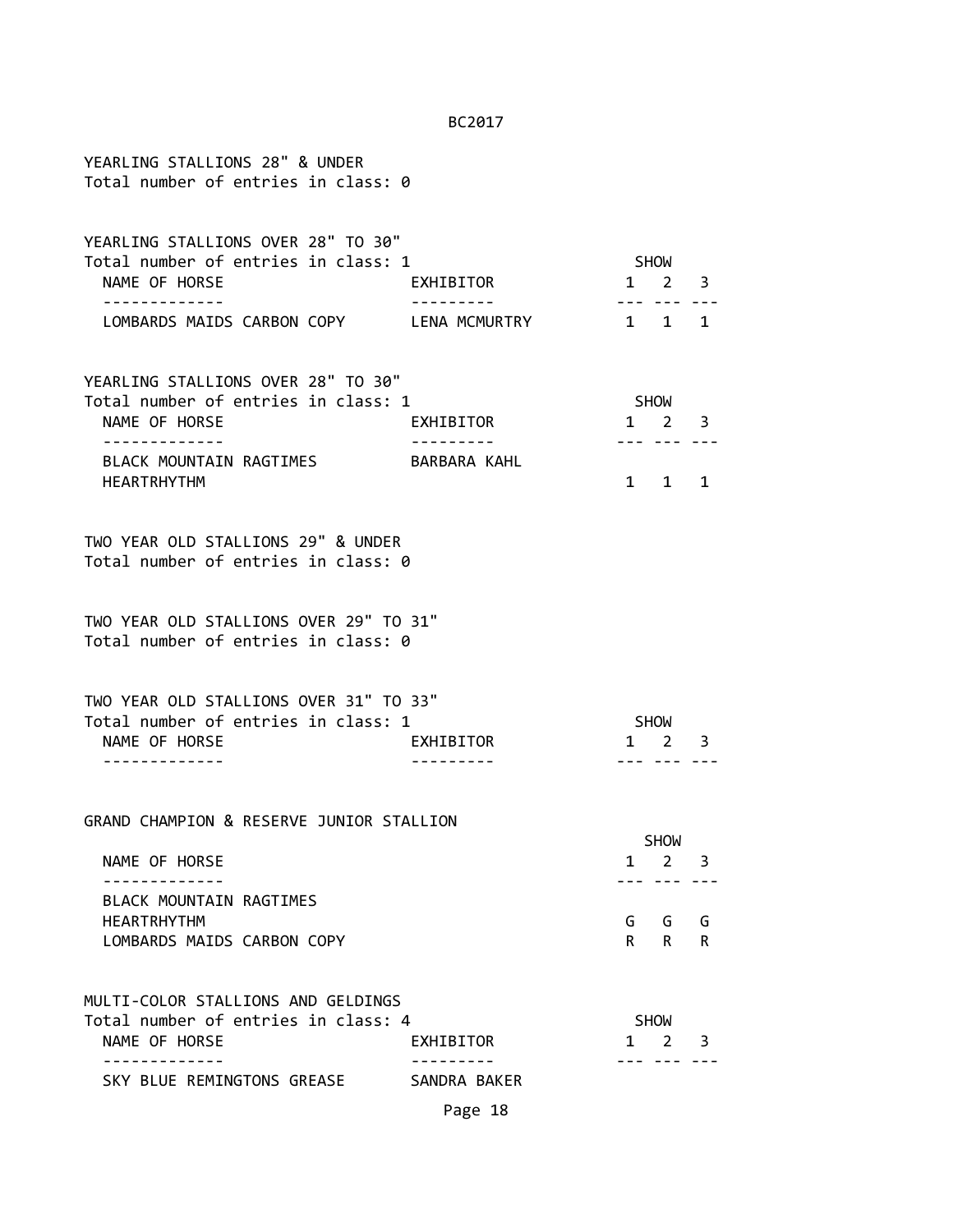|                                                                       | BC2017                 |                     |              |                |
|-----------------------------------------------------------------------|------------------------|---------------------|--------------|----------------|
| LIGHTNIN                                                              |                        |                     | $1 \quad 2$  | 2              |
| BLACK MOUNTAIN RAGTIMES BARBARA KAHL                                  |                        |                     |              |                |
| <b>HEARTRHYTHM</b>                                                    |                        | $2 \quad 1$         |              | 1              |
| TJ RISE ABOVE THE FLAMES TAYLOR JOSIASSEN 3 3                         |                        |                     |              | 3              |
| SOLID-COLOR STALLIONS AND GELDINGS                                    |                        |                     |              |                |
| Total number of entries in class: 3                                   |                        | <b>SHOW</b>         |              |                |
| NAME OF HORSE<br>-------------                                        | EXHIBITOR              | $1\quad 2$          | --- --- ---  | 3              |
| SUNNYVALES PS I LUV U BOBBY ELIZABETH SCHULZ 1 3                      |                        |                     |              | 3              |
| YDR DREAM ON                                                          | VICKI SCHULZ           | $2 \quad 2 \quad 1$ |              |                |
| UMS DEALT THE ACE                                                     | MARY MACARTHUR         | $\overline{3}$ 1    |              | $\overline{2}$ |
| OPEN COSTUME                                                          |                        |                     |              |                |
| Total number of entries in class: 4                                   |                        | SHOW                |              |                |
| NAME OF HORSE                                                         | EXHIBITOR              | 1 2 3               |              |                |
| -------------                                                         | <u>---------</u>       |                     | -------      |                |
| TJ INFERNO MARTINI                                                    | TAYA BATH              | $1 \quad 3 \quad 1$ |              |                |
| SCOTT CREEK JACKSON VON                                               | EMMA KONONOWICZ        |                     |              |                |
| MONARCH                                                               |                        |                     | $2 \quad 1$  | $\overline{2}$ |
| SAXON MOUNT JAMAICAN GIRL EMILY BRADBURY                              |                        | 3 <sub>2</sub>      |              | 3              |
|                                                                       |                        |                     |              |                |
| 3 & 4 YEAR OLD HUNTER FUTURITY<br>Total number of entries in class: 2 |                        | <b>SHOW</b>         |              |                |
| NAME OF HORSE                                                         | EXHIBITOR              | $1 \quad 2 \quad 3$ |              |                |
|                                                                       |                        |                     |              |                |
| TJ ICE ON FIRE                                                        | TAYLOR JOSIASSEN 1 1 1 |                     |              |                |
| TJ INFERNO MARTINI                                                    | TERRI BROWN            | $2\quad 2$          |              | $\overline{2}$ |
|                                                                       |                        |                     |              |                |
| YOUTH HUNTER 12 & UNDER                                               |                        |                     |              |                |
| Total number of entries in class: 6                                   |                        |                     | <b>SHOW</b>  |                |
| NAME OF HORSE                                                         | EXHIBITOR              |                     | $1 \quad 2$  | 3              |
|                                                                       | SARAH BALFOUR          | 1                   | $\mathbf{1}$ | $\mathbf{1}$   |
| CENTURY FARMS QUAZAR<br>SKY BLUE REMINGTONS GREASE                    | AMELIE BAKER           |                     |              |                |
| LIGHTNIN                                                              |                        | $2^{\circ}$         | 2            | $\overline{2}$ |
| VISTA VALLEYS WINGS OF GLORY                                          | AMELIE BAKER           | 3 <sup>7</sup>      | 3            | 3              |
| SUNNYVALE DEALERS HIGH ROLLER                                         | SARAH BALFOUR          | $4 \quad 4$         |              | 4              |
| SAXON MOUNT JAMAICAN GIRL                                             | EMILY BRADBURY         | $5 -$               | 5            | 5              |
| SCOTT CREEK MY KEY TO MEGABITZ EMILY BRADBURY                         |                        | 6                   | 6            | 6              |
|                                                                       |                        |                     |              |                |

YOUTH HUNTER 13 & OLDER Total number of entries in class: 5 SHOW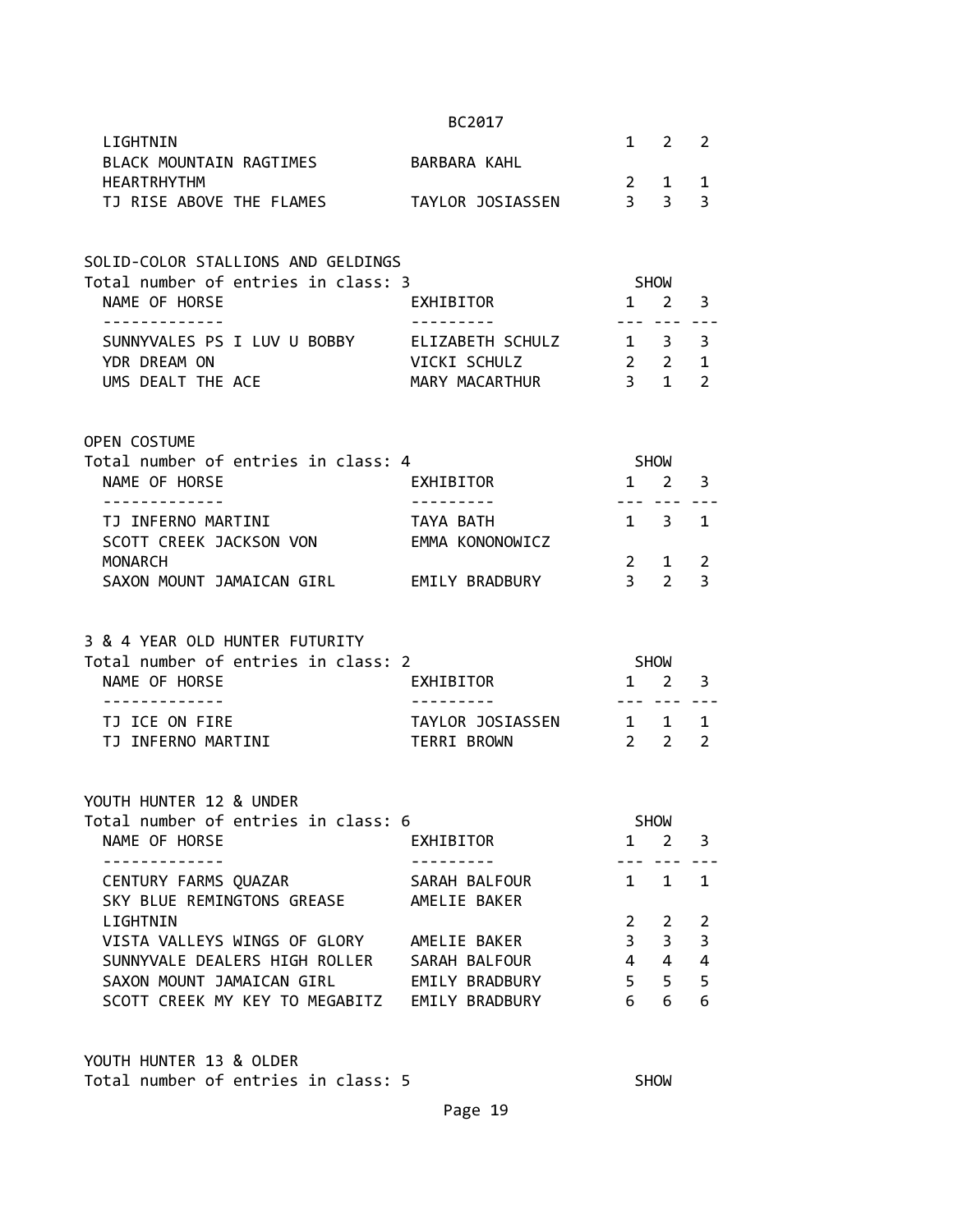| NAME OF HORSE                                                                                                                                                                                                                                                                                   | BC2017<br>EXHIBITOR                        |                                                                                                 | $1 \quad 2 \quad 3$                     |                                                                                     |
|-------------------------------------------------------------------------------------------------------------------------------------------------------------------------------------------------------------------------------------------------------------------------------------------------|--------------------------------------------|-------------------------------------------------------------------------------------------------|-----------------------------------------|-------------------------------------------------------------------------------------|
| MISTY RIVER TEQUILA SUNSET GRACE HEBERT<br>SAN SUJOS MIDNIGHT BUTERO LENA MCMURTRY<br>CENTURY FARMS QUAZAR<br>KARLENAS CHOCOLATE DAKOTA BLUE GRACE HEBERT                                                                                                                                       | ---------<br>SUNNY BALSHAW                 | $1 \quad 2 \quad 2$<br>$\begin{array}{cccc} 2 & 1 & 1 \\ 3 & 3 & 3 \\ 4 & 4 & 4 \end{array}$    | --- ---                                 |                                                                                     |
| AMATEUR HUNTER<br>Total number of entries in class: 3<br>NAME OF HORSE                                                                                                                                                                                                                          | EXHIBITOR                                  |                                                                                                 | SHOW<br>$1 \quad 2 \quad 3$             |                                                                                     |
| SKY BLUE REMINGTONS GREASE SANDRA BAKER<br>LIGHTNIN<br>TJ INFERNO MARTINI<br>TJ MAKE MINE SUGAR COATED ALYSSA KENNEDY                                                                                                                                                                           | TERRI BROWN                                | $1 \quad 1 \quad 2$<br>$2\quad 2$<br>3 <sup>3</sup>                                             | --- ---                                 | $\mathbf 1$<br>$\overline{3}$                                                       |
| <b>OPEN HUNTER</b><br>Total number of entries in class: 8<br>NAME OF HORSE                                                                                                                                                                                                                      | EXHIBITOR                                  | $1 \quad 2$                                                                                     | SHOW                                    | 3                                                                                   |
| -------------<br>LOS ARBOLES ODYSSEYS RANGLER SUNNY BALSHAW<br>SUNNYVALE DEALERS HIGH ROLLER SUNNY BALSHAW<br>BOBKATS TAKE A CHANCE<br>VISTA VALLEYS WINGS OF GLORY AMELIE BAKER<br>CENTURY FARMS QUAZAR<br>SAN SUJOS MIDNIGHT BUTERO LENA MCMURTRY<br>TJ MAKE MINE SUGAR COATED ALYSSA KENNEDY | --------<br>SUNNY BALSHAW<br>SUNNY BALSHAW | $1\quad 2$<br>$2 \quad 1$<br>$\begin{array}{cc}\n4 & 6 \\ 5 & 4\n\end{array}$<br>6 <sub>5</sub> | --- --- ---<br>$3 \quad 3$              | 1<br>$\overline{2}$<br>$\overline{3}$<br>6<br>$\overline{4}$<br>5<br>$\overline{7}$ |
| YOUTH JUMPER 12 & UNDER<br>Total number of entries in class: 1<br>NAME OF HORSE<br>SKY BLUE REMINGTONS GREASE                                                                                                                                                                                   | EXHIBITOR<br>AMELIE BAKER                  |                                                                                                 | <b>SHOW</b><br>$1 \quad 2$              | 3                                                                                   |
| LIGHTNIN<br>YOUTH JUMPER 13 & OLDER<br>Total number of entries in class: 2<br>NAME OF HORSE                                                                                                                                                                                                     | EXHIBITOR                                  | 1                                                                                               | $1 \quad 1 \quad 1$<br><b>SHOW</b><br>2 | 3                                                                                   |
| KARLENAS CHOCOLATE DAKOTA BLUE GRACE HEBERT                                                                                                                                                                                                                                                     |                                            | $\mathbf{1}$                                                                                    | $\mathbf{1}$                            | $\mathbf{1}$                                                                        |

AMATEUR JUMPER Total number of entries in class: 0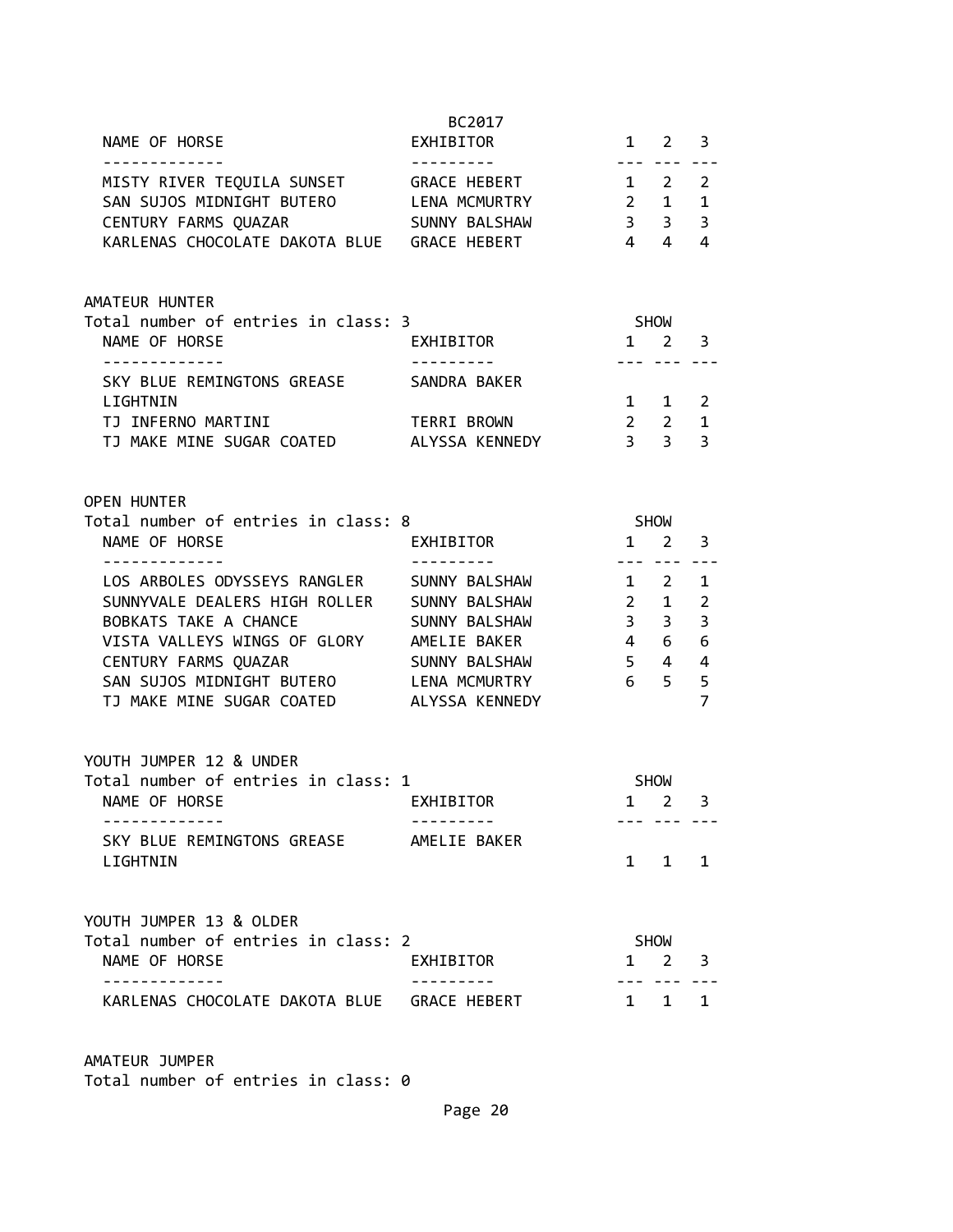| <b>OPEN JUMPER</b><br>Total number of entries in class: 0                                                                                                                                                                    |                        |                                                 |                                    |   |  |
|------------------------------------------------------------------------------------------------------------------------------------------------------------------------------------------------------------------------------|------------------------|-------------------------------------------------|------------------------------------|---|--|
| COUNTRY PLEASURE DRIVING STALLIONS<br>Total number of entries in class: 3<br>EXHIBITOR<br>NAME OF HORSE<br>- - - - - - - - - - - - -                                                                                         |                        | SHOW<br>$1 \quad 2 \quad 3$                     | --- --- ---                        |   |  |
| CENTURY FARMS THEE RIYAHN LOUELLEN REMPEL 1 1 1<br>SILVER BIRCHS EXTRAVAGANZA SCOTT REMPEL 2 2 2 2                                                                                                                           |                        |                                                 |                                    |   |  |
| COUNTRY PLEASURE DRIVING GELDINGS<br>Total number of entries in class: 3<br>NAME OF HORSE<br>.                                                                                                                               | EXHIBITOR              | SHOW<br>$1 \quad 2 \quad 3$<br><u>--- --- -</u> |                                    |   |  |
| SKY BLUE REMINGTONS GREASE SANDRA BAKER<br>LIGHTNIN<br>TJ ICE ON FIRE                                                                                                                                                        | TAYLOR JOSIASSEN 2 1 1 | $1 \quad 2 \quad 2$                             |                                    |   |  |
| COUNTRY PLEASURE DRIVING MARES<br>Total number of entries in class: 4<br>EXHIBITOR<br>NAME OF HORSE                                                                                                                          |                        |                                                 | <b>SHOW</b><br>$1 \quad 2 \quad 3$ |   |  |
| . <u>.</u> .<br>LOMBARDS CANADIAN ALACADEBRA JOAN CUNNINGHAM 1 1 1<br>VISTA VALLEYS WINGS OF GLORY AMELIE BAKER 2 2 3<br>1J BELLE OF THE BALL TAYLOR JOSIASSEN 3 3 2<br>BA B OS ANDROMEDA BY ENDEAVOR ELIZABETH SCHULZ 4 4 4 |                        |                                                 | --- --- -- <u>.</u>                |   |  |
| CLASSIC PLEASURE DRIVING GELDINGS<br>Total number of entries in class: 1<br>NAME OF HORSE<br>------------<br>SUNNYVALE DEALERS HIGH ROLLER SUNNY BALSHAW                                                                     | EXHIBITOR              | SHOW<br>$1 \quad 2 \quad 3$<br>$1 \quad$        | --- --- ---<br>$\mathbf{1}$        | 1 |  |
| CLASSIC PLEASURE DRIVING STALLIONS<br>Total number of entries in class: 0                                                                                                                                                    |                        |                                                 |                                    |   |  |
| CLASSIC PLEASURE DRIVING MARES<br>Total number of entries in class: 2<br>NAME OF HORSE                                                                                                                                       | EXHIBITOR              | $\mathbf{1}$                                    | SHOW<br>$2^{\circ}$                | 3 |  |

Page 21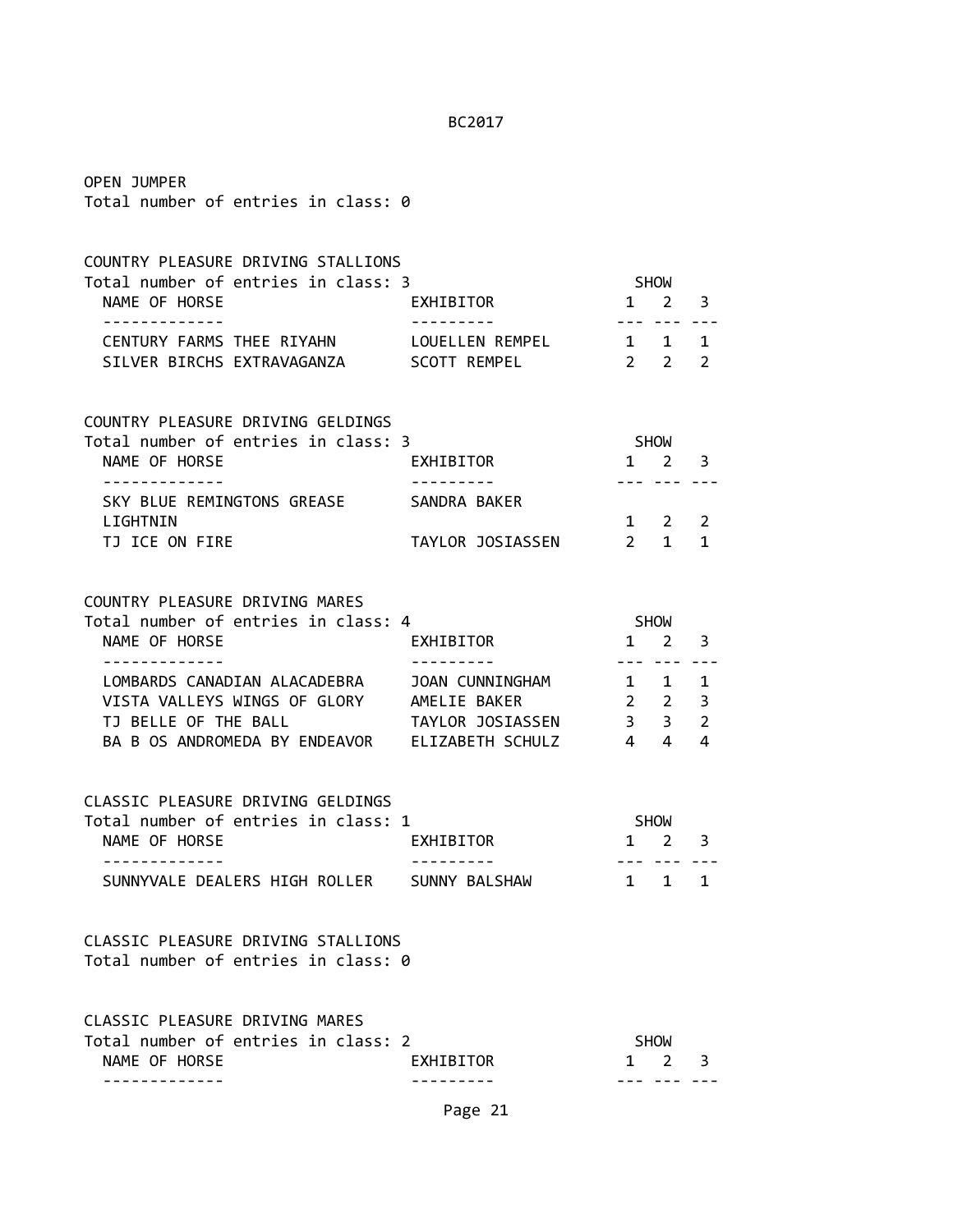| VISTA VALLEYS TRIPLE PLAY<br>TJ MAKE MINE SUGAR COATED TAYLOR JOSIASSEN 22                                                    | BC2017<br>BEV PEARSON |                                        | 1 1                         | $\overline{2}$<br>$\mathbf{1}$ |  |  |  |
|-------------------------------------------------------------------------------------------------------------------------------|-----------------------|----------------------------------------|-----------------------------|--------------------------------|--|--|--|
| AMATEUR COUNTRY PLEASURE DRIVING LEVEL 2<br>Total number of entries in class: 2                                               |                       |                                        |                             | <b>SHOW</b>                    |  |  |  |
| NAME OF HORSE                                                                                                                 | EXHIBITOR             |                                        | $1 \quad 2$                 | 3                              |  |  |  |
| . <u>_ _ _ _ _ _ _ _ _ _ _</u> _<br>LOMBARDS CANADIAN ALACADEBRA JOAN CUNNINGHAM<br>CENTURY FARMS THEE RIYAHN LOUELLEN REMPEL |                       | $- - - -$<br>$1 \quad 1$<br>$2\quad 2$ |                             | 1<br>2                         |  |  |  |
| YOUTH SINGLE PLEASURE DRIVING<br>Total number of entries in class: 1<br>NAME OF HORSE<br>. <u>- - - - - - - - - - -</u> -     | EXHIBITOR             |                                        | SHOW<br>$1 \quad 2 \quad 3$ |                                |  |  |  |
| SINGLE PLEASURE DRIVING STALLIONS<br>Total number of entries in class: 0                                                      |                       |                                        |                             |                                |  |  |  |
| SINGLE PLEASURE DRIVING GELDINGS<br>Total number of entries in class: 0                                                       |                       |                                        |                             |                                |  |  |  |
| SINGLE PLEASURE DRIVING MARES<br>Total number of entries in class: 1<br>NAME OF HORSE                                         | EXHIBITOR             | <b>SHOW</b>                            | $1 \quad 2$                 | 3                              |  |  |  |
| QUAIL RUNS KISS ME IN THE RAIN LOUELLEN REMPEL                                                                                |                       | $1 \quad 1$                            |                             | 1                              |  |  |  |
| GRAND CHAMPION & RESERVE COUNTRY PLEASURE DRIVING                                                                             |                       |                                        | <b>SHOW</b>                 |                                |  |  |  |
| NAME OF HORSE                                                                                                                 |                       | $\mathbf{1}$                           | $2^{\circ}$                 | 3                              |  |  |  |
| LOMBARDS CANADIAN ALACADEBRA<br>CENTURY FARMS THEE RIYAHN<br>SKY BLUE REMINGTONS GREASE                                       |                       | R.                                     | G R                         | G                              |  |  |  |
| LIGHTNIN<br>SAN SUJOS SHES GOT STYLE<br>TJ ICE ON FIRE                                                                        |                       |                                        | G<br>$\mathsf{R}$           |                                |  |  |  |
| GRAND CHAMPION & RESERVE CLASSIC PLEASURE DRIVING                                                                             |                       |                                        | <b>SHOW</b>                 |                                |  |  |  |
| NAME OF HORSE                                                                                                                 |                       | 1                                      | $\mathbf{2}$                | 3                              |  |  |  |